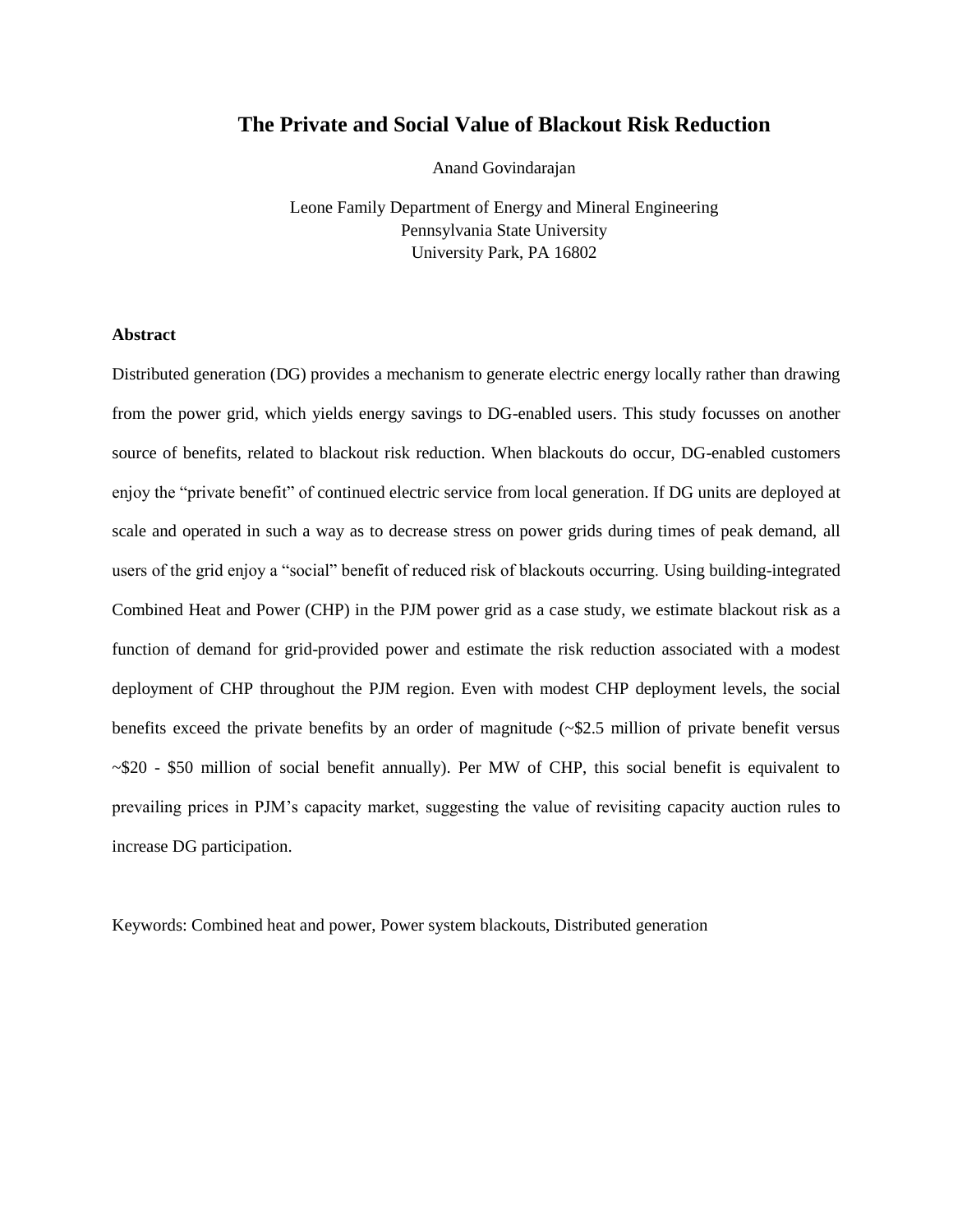#### **1. Introduction**

Distributed generation (DG), including Combined heat and power (CHP), is being looked up as an alternative to the current structure of power grids with increased use of local generation near demand centers. Recent electrical blackouts caused by extreme weather events (such as Hurricane Sandy in 2013) and by the continued overloading of an aging electrical grid (the August 2003 blackout affecting much of the U.S. Midwest and Northeast) have reinforced the role that distributed power generation (DG) can play in "energy surety" or "survivability" – the ability of energy systems to continue delivery services in the face of extreme events. CHP is the onsite generation of electricity from generators (primarily fueled by natural gas) where the coproduced heat is captured and used for site specific purposes like room heating, water heating or other uses. CHP systems are highly efficient compared to conventional power generation technologies. Typical CHP systems power single-user buildings or a group of buildings in case of a shared micro-grid or district heating system. Since the same fuel source is used to generate heat and power, CHP can be beneficial economically and environmentally (Department of Energy 2016) . The onsite generator can also act as a back-up source of power during blackouts and provide continuous supply of power and heat/cooling to the site.

Facilities which had installed CHP systems were able to continue normal operations during the August 14, 2003 blackout (Carlson and Hedman 2004) and power outages caused by Hurricane Sandy (Hampson et al. 2012). Most of these facilities had invested in black start (and other services) to operate CHP independent of the grid. An interesting finding (as stated by CHP owners), which motivates our analysis, was that the ability of the CHP unit to provide continuous service in the face of a grid interruption was perceived as more valuable than the energy savings from CHP.

Several studies have examined and quantified the peak shaving benefits, savings from reduced operational costs and emission reduction benefits from CHP adoption (Maidment, Zhao, and Riffat 2001; Strachan and Farrell 2006; Ziher and Poredos 2006; Mago, Fumo, and Chamra 2009; Mago and Smith 2012; Siler-Evans, Morgan, and Azevedo 2012; Govindarajan and Blumsack 2015). This work focuses on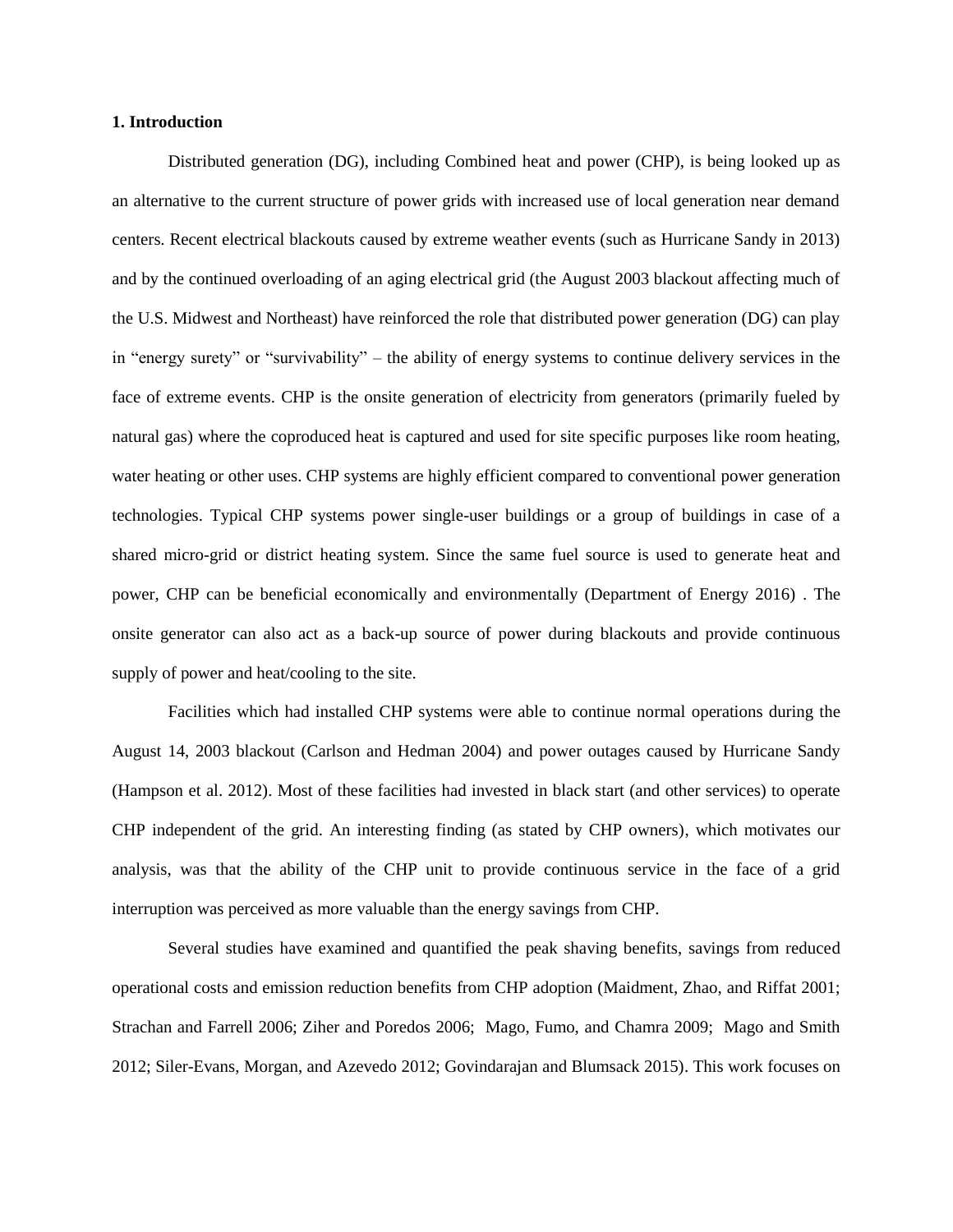quantifying a different set of benefits from DG, namely the reliability benefit associated with the DG unit being able to provide services in the event of a blackout on the grid.

There are two such benefits, and since the focus of our analysis is on building-integrated CHP we will refer specifically to CHP technologies in this discussion (although our method could just as easily apply to other distributed energy technologies such as batteries or micro-turbines). First, the owners of installed CHP units benefit because the CHP unit can act as a source of backup power during a blackout. We refer to this as the "private" reliability benefit since it accrues only to the CHP owner (or owners, in the case of a shared or district system). Second, with sufficiently large deployment levels CHP investments themselves may be utilized to lower the likelihood of a blackout occurring on the grid. Blackouts are more likely to be instigated during times when the electrical grid is under stress, and removing demand from the grid (onto local CHP systems) can reduce this stress. We refer to this as the "social" reliability benefit of CHP since it accrues to others besides the CHP owner (i.e., anyone on the grid that would benefit from avoiding a blackout), and the CHP owner is not assumed to be compensated by those who benefit. In other words, there is a "positive network externality" associated with blackout risk reduction via CHP installation decisions.

#### **2. Modeling Overview**

We model the private and social reliability benefits for CHP deployment by integrating four separate modelling components, with a specific application to the Mid-Atlantic United States (the region served by the PJM transmission grid operator): An econometric model of blackout risk in the PJM system; an econometric model of locational electricity prices within PJM (capturing energy cost savings from CHP); building energy models that generate electricity demands for commercial buildings with and without integrated CHP and a simulation model of building-integrated CHP operation. Each of these modelling elements is described briefly below.

(1) The econometric model for blackout risk is estimated using a rare-events logit approach, using data on reported blackouts within the PJM region and data from PJM on historical hourly system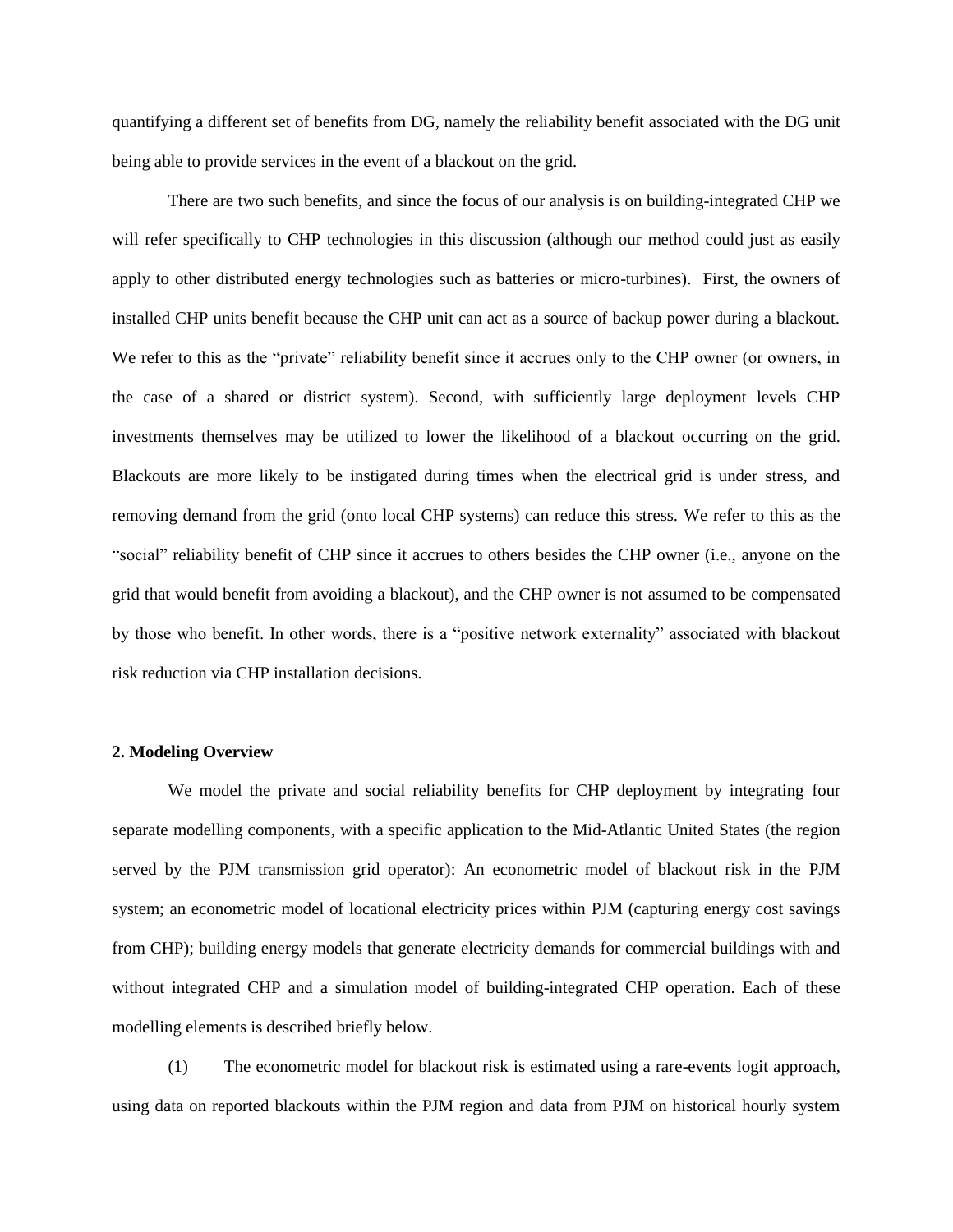loads. A rare-event logit model is developed that estimates the likelihood of a blackout being initiated in each hour as a function of electric loads in PJM and temporal characteristics such as seasons and time of day. (Results from the rare-events logit model with those of a conventional logit model are compared and there are few differences in estimated blackout probabilities). An econometric model for blackout duration as a function of blackout size (customers affected) and temporal variables is also estimated. We note up front that we exclude extreme weather events from the econometric blackout model, under the assumption that there is no social reliability value that CHP can provide in the face of extreme weather such as hurricanes or tornadoes. There may, however, be a private reliability benefit which we consider later in the paper.

(2) Locational electricity prices within PJM are estimated using the econometric approach developed by Sahraei-Ardakani, et al. (2015) and used in the application of CHP by Govindarajan and Blumsack (2015) (Govindarajan and Blumsack 2015), which estimates locational supply curves within regional power grids that accounts for spatial differences in fuels utilization and congestion on the electric transmission grid. This model utilizes hourly demand and pricing data from PJM, as well as fuel prices from the U.S. Energy Information Administration. This model is used to estimate energy savings from CHP and to compare the estimates with reliability benefits.

(3) CHP usage profiles are developed for specific commercial building types using the BCHP tool available from the U.S. Department of Energy (Oak Ridge National Lab 2012). Following the approach illustrated by Govindarajan and Blumsack (2015), building energy profiles were developed for three cases; Baseline case without any CHP, CHP following thermal demand and CHP following electrical demand.

(4) CHP adoption in commercial buildings in Philadelphia is simulated (in Matlab) using commercial building stock data and CHP usage profiles. The simulations assume that CHP units are deployed according to priority rankings developed by Huang et al. (1991).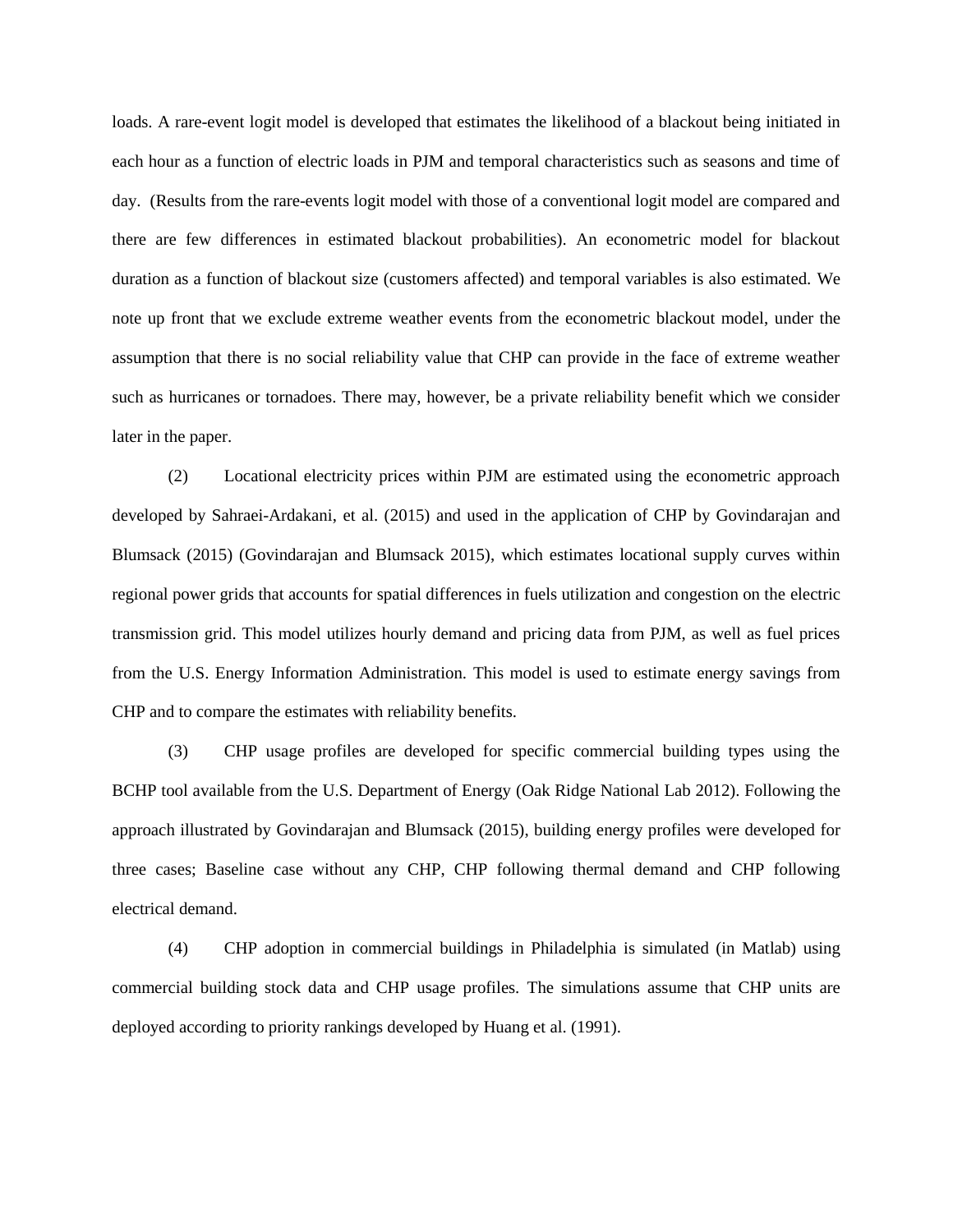The overall modelling approach is to estimate baseline hourly blackout risk and locational electricity price profiles for the PJM region. Hourly energy profiles are simulated for up to 1,000 commercial buildings (about 720 MW of CHP) in PJM with and without integrated CHP systems. As more buildings add CHP systems, these customers save on electricity purchase costs and also avoided power outage costs by operating CHP during blackouts. These two effects together constitute the private benefit of CHP adoption by commercial buildings. Removing loads from the grid and placing them on CHP also reduces the risk of blackouts, which amounts to the social value in our study. This social value of blackout risk reduction is monetized using an approach suggested by Sullivan et al. (2010).

A modest level of CHP deployment in a specific location, relative to the overall size of the PJM market as a whole, can yield blackout risk reduction benefits to the PJM system as a whole amounting to between \$26,000 and \$75,000 annually per MW of CHP deployed. This social reliability benefit is roughly an order of magnitude larger than the private reliability benefit that we estimate. Moreover, the estimated private reliability benefit (based on blackout costs from the existing literature) is several times smaller than the benefit associated with avoided energy purchases. These findings suggest that potential CHP adopters should not be influenced by their private reliability benefits but that a side payment or subsidy based on the social blackout risk reduction would be appropriate.

### **3. Blackout likelihood and expected duration modeling**

While large blackouts in the U.S. power grid are relatively rare, existing analyses suggest that large blackouts have not decreased in frequency and may be increasing in frequency (Hines et al. 2009; Simonoff et al. 2007). Blackout events are instigated when there is a disturbance in the power system because of hurricanes or storms, equipment failures, targeted attack on the infrastructure or other external causes. The power grid is also vulnerable to cascading failures when disturbances initiated in a region propagate to other parts through subsequent component failures. The likelihood of smaller outage events growing into a big cascading failure sharply increases when the grid is under stress (Talukdar et al. 2003;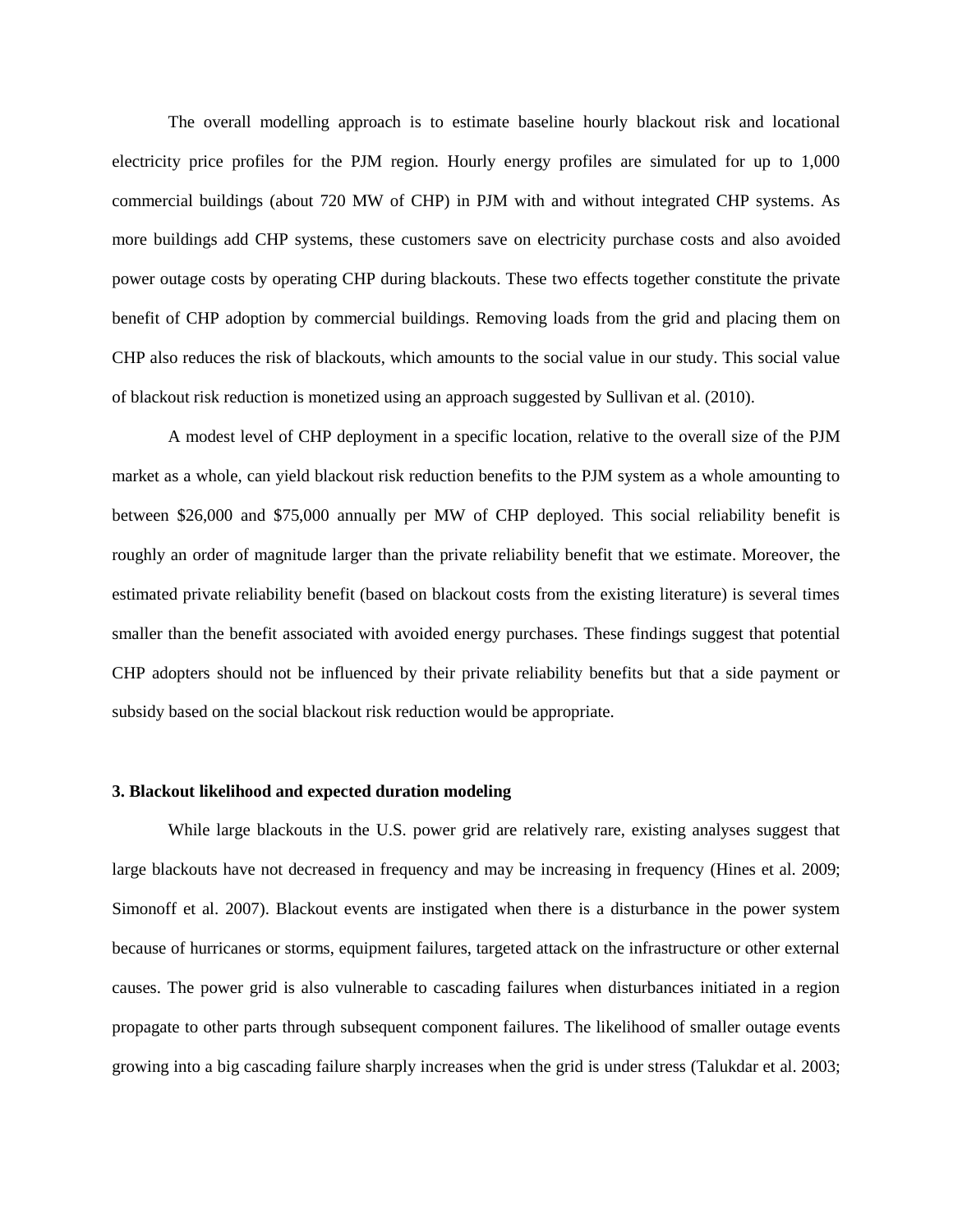Dobson et al. 2007). Concurrently, historical data suggests that the odds of a blackout increases significantly during mid-afternoon hours when the grid is under stress due to peaking demand.

The North American Electric Reliability Corporation (NERC) requires electric utilities to report power outage events and this data is available with the Disturbance Analysis Working Group (DAWG). More recent blackout data is reported to the U.S. Department of Energy; we focus our attention on the DAWG data for consistency of reporting practices and because the DAWG data consists of a longer time series of blackouts. Hines et al. (2009a) compiled and filtered the DAWG data for regions within the PJM electricity market. This data is used in our statistical blackout risk model. Descriptive statistics for various primary causes triggering blackouts in PJM between 1984 and 2006 are shown in Table 1. Weather is the primary cause of power outages in PJM, triggering more than one-third of events, followed by natural disasters (e.g. hurricanes and ice storms). Table 2 shows the mean duration and the frequency of blackouts initiated during various seasons and times of day in PJM. About 50 percent of the blackouts occurred during summer months with a mean duration of about 18 hours. Blackouts were more likely during afternoon hours and blackouts triggered during evening and night-time hours had longer restoration times.

| <b>Primary Causes</b>                    | Percentage of<br>events | Mean<br>duration<br>(hours) | Mean size<br>in MW<br>lost | Mean size in<br><b>Customers</b><br>affected |
|------------------------------------------|-------------------------|-----------------------------|----------------------------|----------------------------------------------|
|                                          |                         |                             |                            |                                              |
| Natural disaster                         | 10                      | 31.00                       | 423.46                     | 299,250                                      |
| Weather                                  | 36.15                   | 26.05                       | 295.82                     | 171,477                                      |
| Fire                                     | 1.54                    | 4.12                        | 100                        | 33,764                                       |
| Intentional attack <sup>1</sup>          | 1.54                    | 50.94                       | $\Omega$                   | $\Omega$                                     |
| Supply shortage                          | 3.85                    | 8.75                        | 151.6                      | 465,013                                      |
| Other external causes                    | 5.38                    | 1.54                        | 102.57                     | 3,500                                        |
| <b>Equipment Failure</b>                 | 20                      | 3.55                        | 142.76                     | 16,203                                       |
| <b>Operator Error</b>                    | 5.38                    | 1.98                        | 333.57                     | 73,925                                       |
| Voltage reduction/Volunteer<br>reduction | 16.15                   | 23.77                       | 224.04                     | 10,666                                       |

 $\overline{a}$ 

<sup>1</sup> There were no recorded size (MW or number of customers affected) for these events.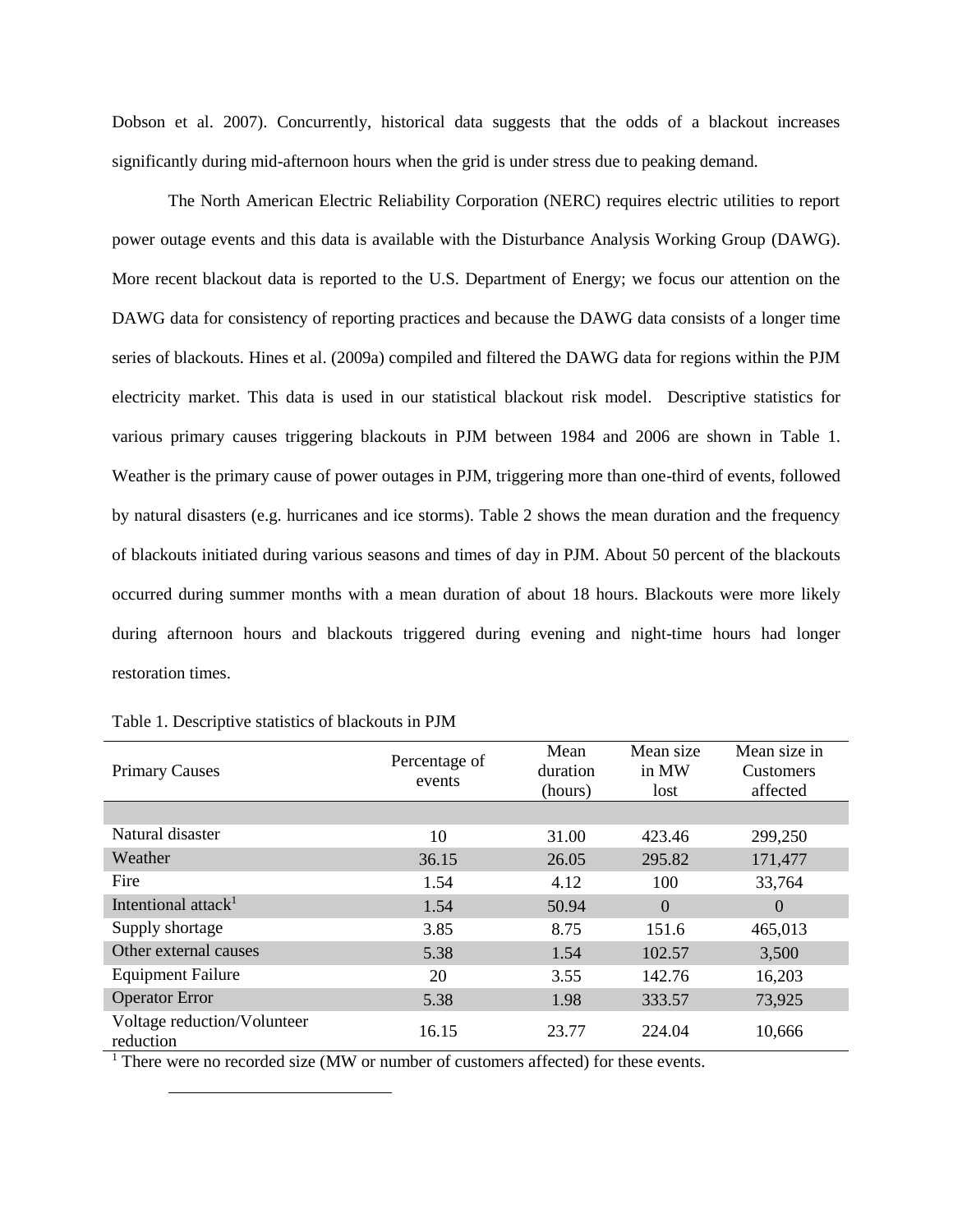| Time Variable | <b>Mean Duration</b><br>(hours) | Percentage of<br>events |  |
|---------------|---------------------------------|-------------------------|--|
| Season        |                                 |                         |  |
| Summer        | 18.82                           | 50.74                   |  |
| Winter        | 17.15                           | 22.06                   |  |
| Fall/Spring   | 15.93                           | 27.21                   |  |
| Time of day   |                                 |                         |  |
| Morning       | 9.75                            | 22.79                   |  |
| <b>Noon</b>   | 11.43                           | 34.56                   |  |
| Evening       | 28.28                           | 24.26                   |  |
| Night         | 25.19                           | 18.38                   |  |

Table 2. Mean duration of blackouts initiated at different seasons and time of day

The data may be incomplete as the utilities are not required to report small power outage events as pointed out by Hines et al. (2009). Voltage reduction/volunteer reduction events (which do not affect electricity service) and events with no recorded sizes (MW and number of customer affected) are excluded for this study. Power quality events (like voltage reduction) can affect operations in commercial buildings but those events are beyond the scope of this study.

Existing studies have analyzed the DAWG event level data on blackouts using different methods. For example, Hines et al. (2009) studies trends in blackouts in the United Sates using DAWG data. One of the key findings was that the frequency of blackouts has increased during peak demand periods (afternoon hours and summer months). Simonoff et al. (2007) used DAWG data on blackout events in North America to construct statistical models to study any trends in disturbances over time and season and to analyze the different characteristics of a power outage. The results of statistical models were used to predict expected outcomes (the size, duration etc.) of power disruptions caused by an attack on the power grid. Talukdar et al. (2003) used DAWG data to show that frequency of blackouts followed the power law for larger blackouts. Dobson et al. (2007) uses DAWG data to design probabilistic methods to examine the risk of cascading failures.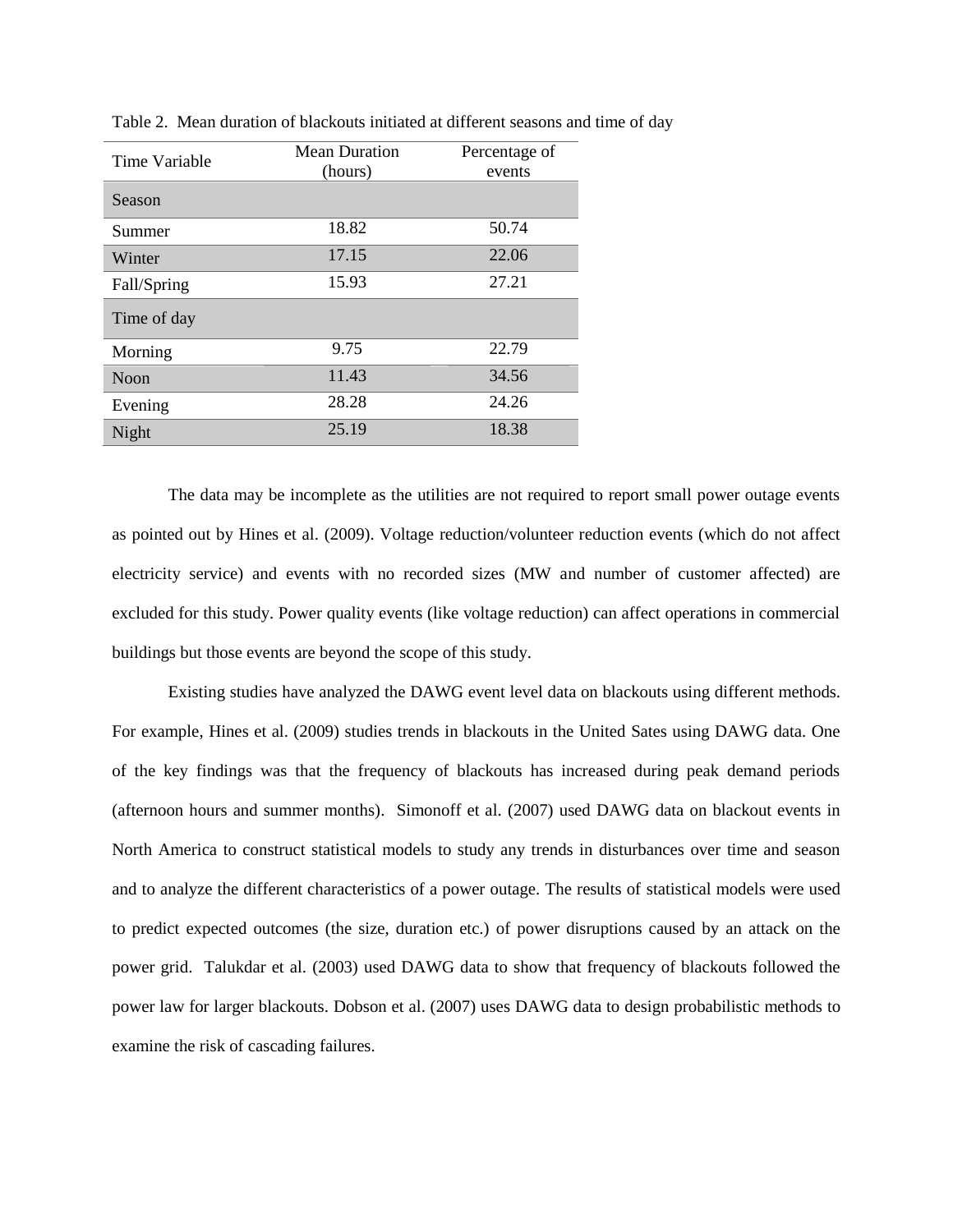Our approach uses a rare events logit regression model to blackout likelihood as a function of total system demand for electricity in PJM and temporal characteristics. This is different from the existing studies as our approach models the likelihood of a blackout being instigated in every hour (between 1993 and 2006) using the DAWG data for regions within PJM electricity market. The authors would like to point out that the service area under PJM electricity market has changed during the time period considered for this study.

Blackouts are relatively infrequent events, which poses some challenges for the application of the logit model. When events are rare (a large number of zeros relative to ones in the dependent variable), the conventional logit probability estimates can be downward biased (King and Zeng 2001). The origin of this problem is small-sample bias in maximum likelihood estimation of the logit model. While there is no strict definition for what constitutes 'rare events,' King and Zheng (2001) define rare events data as "binary dependent variables with dozens to thousands of times fewer ones than zeros". Our blackout events data set meets this definition of rare events. This study employs the "rare events logit regression" methodology proposed in King and Zeng (2001) to address this bias. This method implements the corrections for small sample bias generating approximately unbiased and lower variance estimates of logit coefficients.

The logit regression model for hourly blackout likelihood is specified as,

$$
Y_t = exp(X_t \beta + \varepsilon_t)
$$

Where,

$$
X_t \beta = \beta_0 + \beta_1 * Season_t + \beta_2 * Timeofday_t + \beta_3 * Weekday_t + \beta_4 * Demand_t + \beta_5 * Int_t
$$
 (1)

The dependent variable  $Y_t$  is coded 1 if there is a blackout triggered in hour  $t$  or 0 otherwise. *Season* and *Timeofday* are categorical variables which explains seasonal and time of day trends in blackout likelihood. The variable *Season* is a vector consisting of summer, winter (reference variable) and fall/spring. The variable *Timeofday* is a vector consisting of morning, noon, evening and night (reference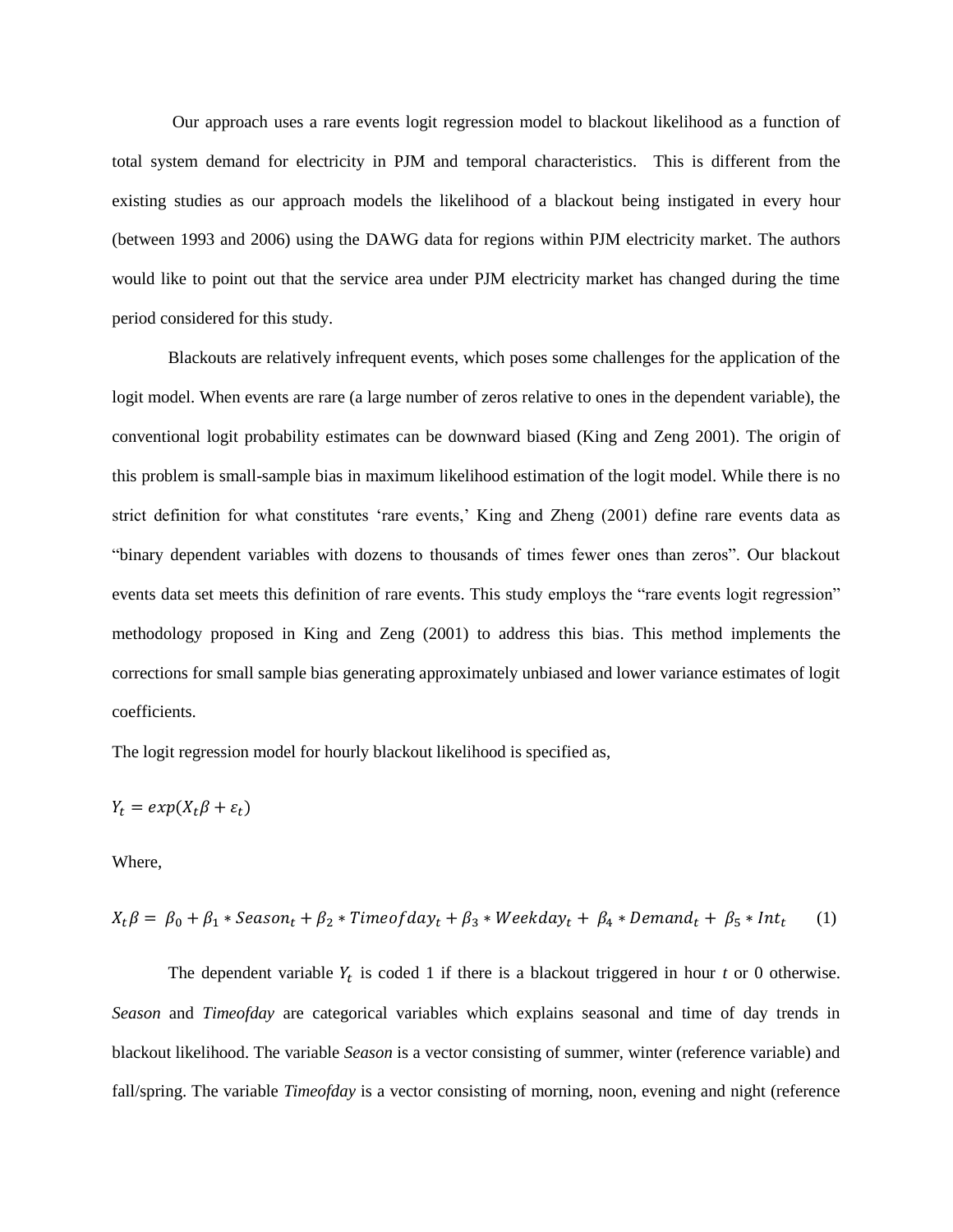variable). *Weekday* is a dummy variable which is coded 1 if the blackout is triggered during a weekday or 0 otherwise. *Demand* is the hourly total system demand in PJM. There is also an interaction variable *Int*  capturing interaction between *Timeofday* and *Demand.* 

A similar approach to the one discussed in Simonoff et al. (2007) is used to model the expected duration of a blackout. Linear regression is used to model the natural logarithms of duration of a blackout given a blackout is instigated. Events with no recorded duration were excluded for this approach. The linear regression model is specified as,

$$
Y_i = \beta_0 + \beta_1 * Season_i + \beta_2 * Timeofday_i + \beta_3 * Primarycause_i + \beta_4 Customers_i + \beta_5 MW_i + \varepsilon_i
$$
\n
$$
(2)
$$

The dependent variable '*Y'* is the natural logarithm of duration of a blackout, *Season* and *Timeofday* are categorical vector variables which explains seasonal and time of day trends in blackout duration. *Primarycause* is a categorical variable for various primary causes triggering blackout. *Customers* is the natural logarithms of the number of customers affected and *MW* is the natural logarithms of megawatts lost.

#### **4. Modeling private and social benefits from CHP adoption**

The private benefits to CHP owners are modeled as the avoided electricity purchase costs and the avoided customer interruption costs by operating CHP during a blackout. The private benefits (in terms of gross savings) from a single CHP unit will be,

$$
Gross Savings, S_{i,t} = Avoided electricity costs + Avoided power outage costs
$$
  

$$
Gross Savings, S_{i,t} = \{P_{B,t} \times Q_{B,t} - P'_{i,t} \times Q'_{i,t}\} + \{C_i(c, b, f)\}
$$
 (3)

The subscript *i* indexes CHP units and *t* indexes time (on an hourly time step). For the avoided electricity purchase costs,  $Q_b$  and  $P_b$  are the baseline demand and electricity price in every hour without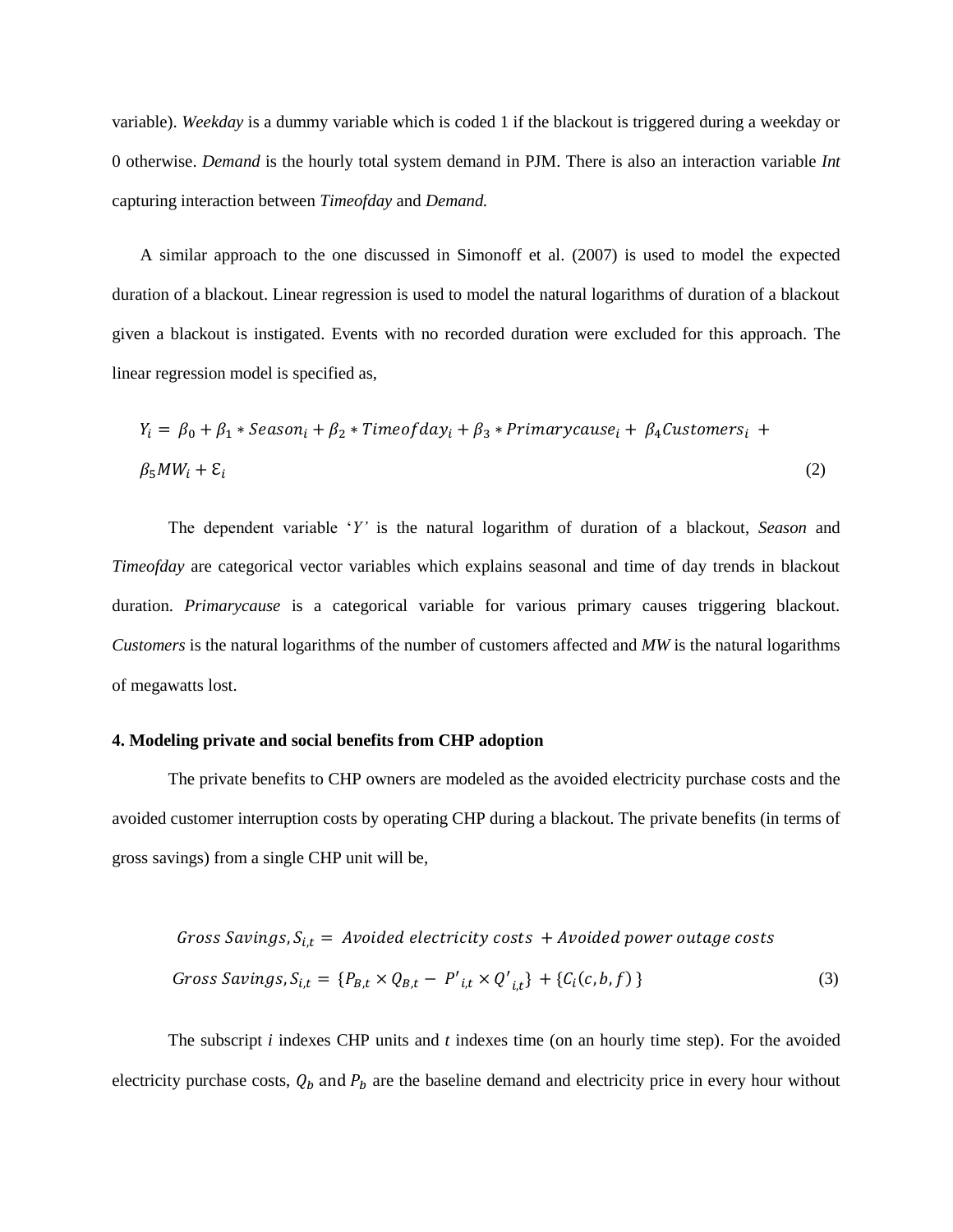any CHP unit,  $Q'$  is the reduced demand with a portion of electric demand met by CHP and  $P'$  is the new electricity price. In this case, the demand satisfied by a single CHP unit is small relative to the zonal demand, and will not reduce demand sufficiently to change the zonal electricity price or the blackout probability. So the baseline price  $(P_b)$  and new electricity price  $(P')$  will be the same. For the avoided power outage costs,  $C_i$  is the power outage cost incurred by the customer (without CHP) given the customer characteristics (*c*), blackout characteristics (*b*) and blackout likelihood (*f*). It is assumed that CHP system has the capability to be operated throughout the duration of blackout.

A substantial number of CHP installations will, collectively, reduce the demand for electricity provided by the grid, thus reducing wholesale electricity prices. The blackout risk to CHP owners also decreases with incremental CHP adoption. Equation 3 can be rewritten as,

$$
Gross \, Savings, S_{i,t} = \{P_{B,t} \times Q_{B,t} - P'_{i,t}(n) \times Q'_{i,t}\} + \{C_i(c, b, f(n))\} \tag{4}
$$

where *n* represents the number of CHP units adopted. When *n* is sufficiently large, the new electricity price  $(P')$  will be lower than the baseline price  $(P_b)$  depending on the level of CHP deployment. The blackout likelihood (*f*) will also decrease depending on the number of CHP units adopted.

The positive network externality to other grid connected customers consists of the reduced power outage costs resulting because of the reduced risk. We refer to this as the social reliability benefit. Customers on the power grid that do not have CHP will enjoy the benefits of lower wholesale prices just as CHP owners do. We neglect this price benefit in our analysis for two reasons. First, for the magnitude of CHP deployment that we consider the price benefit will generally be quite small (Govindarajan and Blumsack, 2015). Second, our focus is on evaluating the positive network externalities associated with CHP deployment. While lower wholesale prices surely benefit customers without CHP, this benefit would not be considered an externality, but rather a market outcome driven by reduced demand for gridprovided power by CHP-enable customers.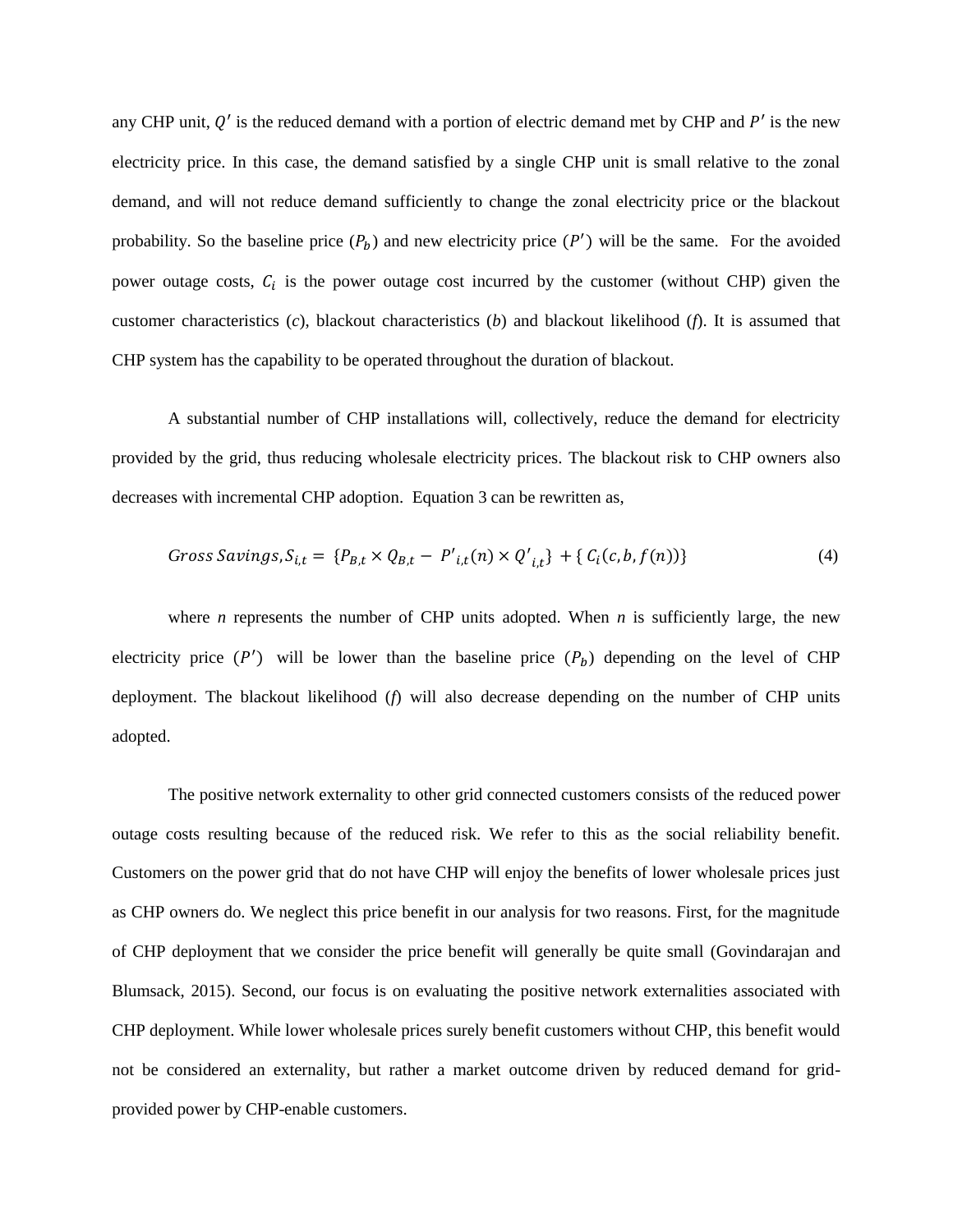The social reliability benefit is written as:

$$
Social \,Benefits, \, SB_t = \Delta f_{i,t}(n) * C_i(c,b), \tag{5}
$$

where  $\Delta f(n)$  is the blackout risk reduction corresponding to the demand reduction from the deployment of  $n$  CHP units, and  $C_i$  is the sum of power outage costs experienced by electricity customers not owning CHP. The reduction in the blackout risk corresponding to the level of CHP deployment is estimated by the logit model discussed in section 2 (equation 1).

The capital cost for CHP is the upfront cost of the power generating unit and the cost of black start services to operate CHP independent of the grid. The variable cost includes fuel (assumed to be natural gas) cost for CHP system operation, the maintenance cost and additional fuel cost to operate CHP during a blackout.

$$
Capital \; Costs, C_i = C_{i,pgu} + C_{i,b} \tag{6}
$$

$$
Variable \text{Costs}, VC_i = C_{i,f} + C_{i,o\&m} + C_{i,af} \tag{7}
$$

 $C_{i,pgu}$  is the cost of the power generating unit,  $C_{i,b}$  is the cost of black start services (to operate CHP independent of grid),  $C_{i,f}$  is the cost of fuel to run the CHP unit with  $C_{i,o\&m}$  representing the operating and maintenance costs, and  $C_{i,af}$  is the additional fuel cost to operate CHP during a blackout.

#### **5. PJM case study**

An illustrative analysis of the private and social benefits framework from the previous section focuses on the deployment of CHP among various types of commercial buildings in Philadelphia region, which lies within the PJM footprint. We draw in part on the approach described in (Govindarajan and Blumsack 2015) to simulate a large-scale adoption of CHP in commercial buildings. The approach uses building stock data and simulated energy load profiles for commercial buildings (with and without CHP) to estimate hourly CHP usage in a year. Table 3 shows the commercial buildings stock in Philadelphia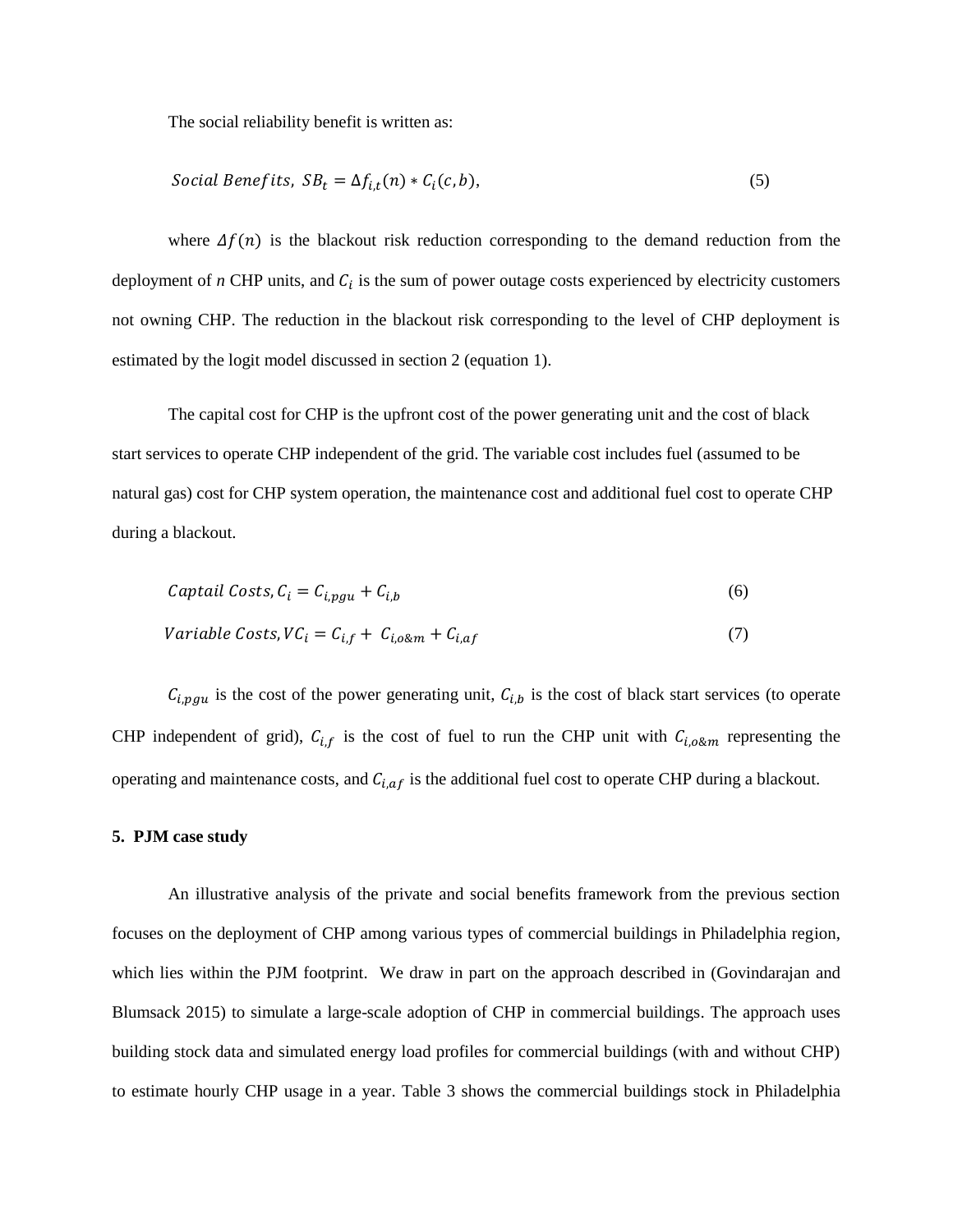region. The energy load profiles for different commercial building types were simulated using the BCHP screening tool developed by Oak Ridge National Laboratory(Oak Ridge National Lab, 2005). Simulations were done for three scenarios for each building type – baseline without CHP, CHP system following thermal loads (FTL) and CHP system following electrical load (FEL). The simulations assume that CHP units are deployed according to the priority rankings developed by Huang et al. (1991) and reproduced here as Table 3. In our modeling framework, CHP units will be installed at the most advantageous sites first (according to the priority rankings) followed by deployment at progressively less advantageous sites. All CHP units are operated during peak demand periods in the grid and there is no operation during weekends. Reflecting a limitation in the building stock data, it is assumed that building types have homogeneous thermal and electric load profiles within type and those demand profiles are wellrepresented by the BCHP tool. For each CHP operation strategy (FEL/FTL), the difference between the building load with and without CHP represents the hourly demand reduction in the grid. Following this, hourly demand in PJM electricity markets is reduced (using demand in 2006 as the baseline) with every CHP unit deployed. The hourly blackout probability reduction is estimated (using equation 1) with the reduction in hourly demand for each CHP operation strategy.

Table 3. Commercial buildings stock in Philadelphia. Source: Huang, et al. (1991)

| <b>Rank</b>    | <b>Building Type</b> | <b>Number of buildings</b> |
|----------------|----------------------|----------------------------|
| 1              | Hospital             | 50                         |
| $\overline{2}$ | Hotel                | 74                         |
| 3              | Restaurant           | 29                         |
| 4              | Office               | 284                        |
| 5              | Supermarket          | 51                         |
| 6              | School               | 63                         |
| 7              | Motel                | 22                         |
| 8              | Warehouse            | 439                        |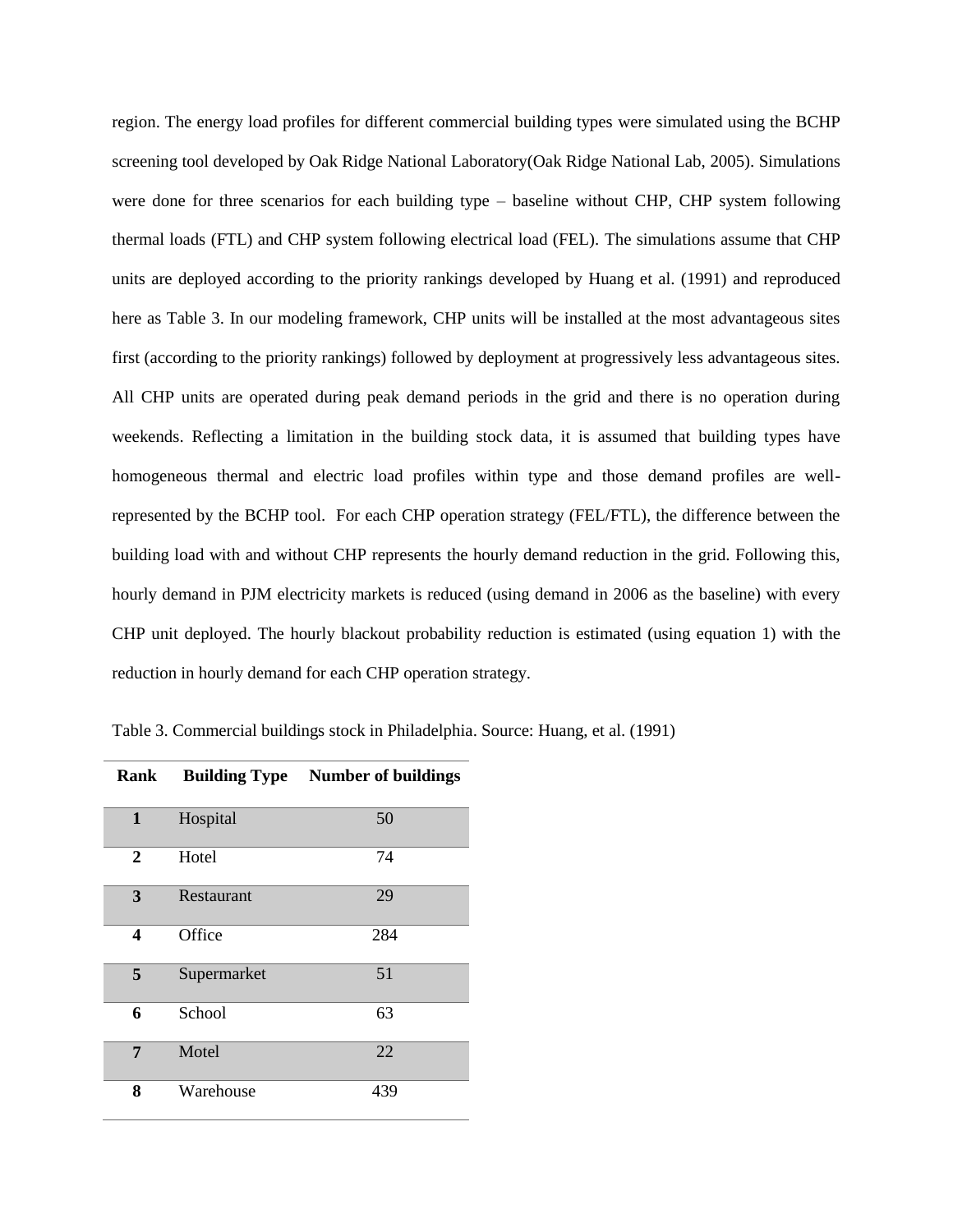#### **6. Results**

The logit coefficients for blackout probability (equation 1) are shown in Table 4. The results suggest statistically significant seasonal and time of day effects associated with blackout likelihood. There is a positive and significant relationship between blackout likelihood and demand for electricity in PJM. A unit percent increase in demand will increase odds of a blackout by 0.0022% holding other variables constant. In other words, our model predicts that taking electricity demand off the PJM grid will reduce the likelihood of a blackout being instigated in any given hour, and this blackout reduction will be greater during summer months and afternoon hours.

We use the method illustrated in Williams (2012) to estimate average marginal effects of temporal variables (season and time of day) on blackout probability. Table 5 shows the average marginal effects of temporal variables on blackout probability. Blackouts are more likely during summer months as compared to winter months. Blackouts are more likely to be triggered during morning and afternoon hours as compared to night time. Figure 1 shows the average marginal effects of different seasons and time of day on blackout probability for various levels of demand in PJM electricity market. It can be seen that at temporal variables show higher marginal effects for higher demand levels.

As a robustness check for the rare-effects bias, we estimate equation (1) using a conventional logit approach. The results are shown in Table 4 and are similar to the rare-events logit model. This suggests that the small sample bias, pointed out by King and Zeng (2001), was not severe in the blackout data used in this study. Collier and Hoeffler (2004) used rare events logit and found that the small sample bias was not severe in their data.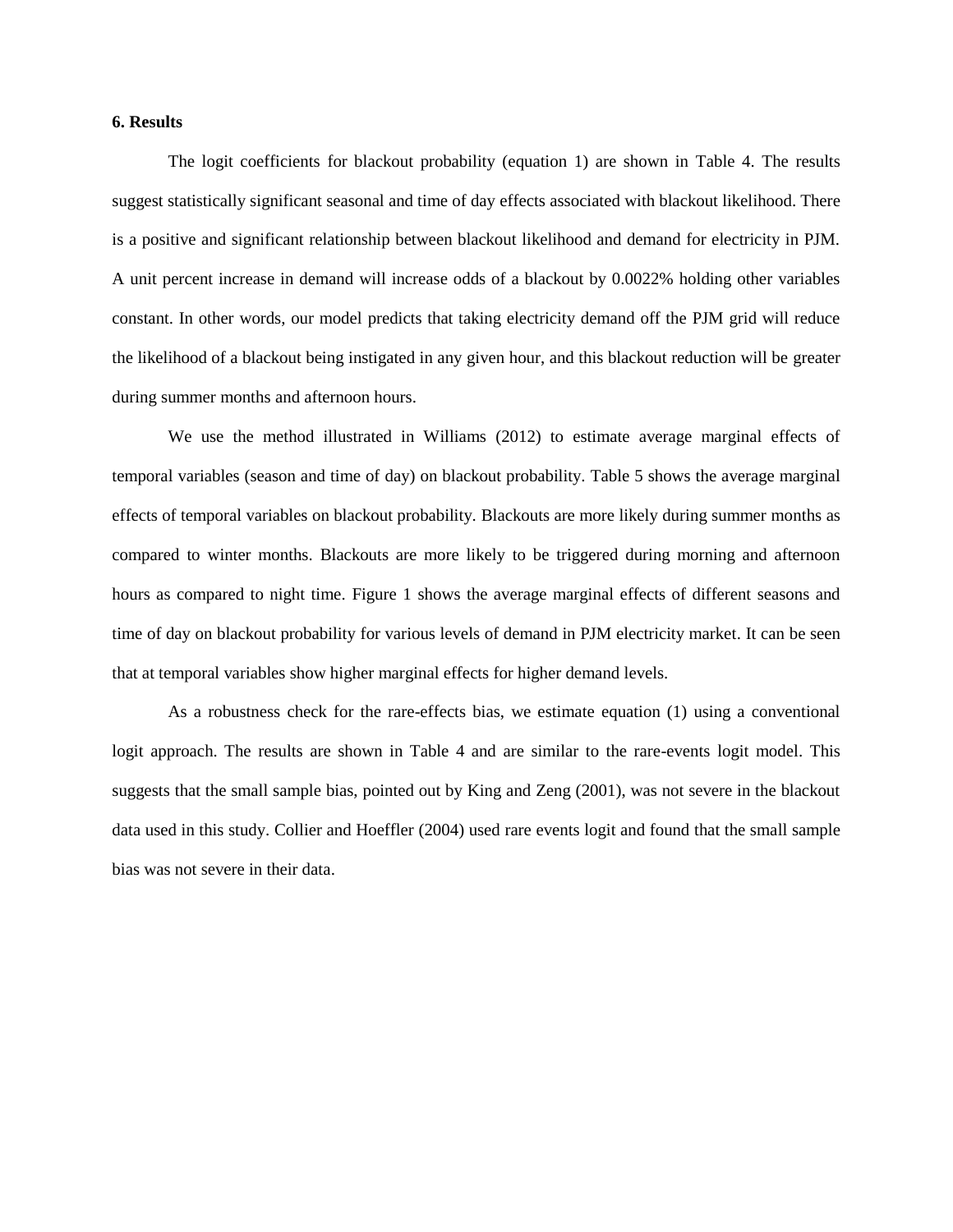Table 4. Logit regression model results: Hourly blackout likelihood in PJM

| Variables                                     | Logit Model              | Rare Events Logit<br>Model | Logit Model<br>(2nd order demand) |
|-----------------------------------------------|--------------------------|----------------------------|-----------------------------------|
| Season                                        |                          |                            |                                   |
| Summer                                        | $0.541*$                 | $0.529*$                   | $0.532*$                          |
|                                               | (0.304)                  | (0.303)                    | (0.305)                           |
| Fall/Spring                                   | 0.316                    | 0.319                      | 0.303                             |
|                                               | (0.321)                  | (0.322)                    | (0.321)                           |
| Time of day                                   |                          |                            |                                   |
| Morning                                       | $2.091**$                | 1.854***                   | $1.138**$                         |
|                                               | (0.903)                  | (0.692)                    | (0.514)                           |
| Afternoon                                     | $2.004***$               | 1.944***                   | $1.558***$                        |
|                                               | (0.685)                  | (0.622)                    | (0.423)                           |
| Evening                                       | 0.441                    | 0.471                      | 0.727                             |
|                                               | (0.797)                  | (0.789)                    | (0.512)                           |
| PJM Demand                                    | $2.20 \times 10^{-5}$ ** | $2.4x10^{-5**}$            | $1.85 \times 10^{-10**}$          |
|                                               | $(1.08 \times 10^{-5})$  | $(1.06 \times 10^{-5})$    | $(9.11 \times 10^{-11})$          |
| Interaction between<br>demand and time of day |                          |                            |                                   |
| Interaction 1                                 | $-4.81x10^{-5**}$        | $-0.42E - 05**$            | $-5.17 \times 10^{-10**}$         |
|                                               | $(2.32 \times 10^{-5})$  | $(1.63 \times 10^{-5})$    | $(2.72 \times 10^{-10})$          |
| Interaction 2                                 | $-2.27 \times 10^{-5*}$  | $-2.2 \times 10^{-5*}$     | $-2.22 \times 10^{-10}$ **        |
|                                               | $(1.41 \times 10^{-5})$  | $(2.24 \text{ x}10^{-5})$  | $(1.21 \times 10^{-10})$          |
| Interaction 3                                 | $5.49 \times 10^{-6}$    | $4.53 \times 10^{-6}$      | $3.56 \times 10^{-12}$            |
|                                               | $(1.06 \times 10^{-5})$  | $(1.33 \times 10^{-5})$    | $(1.06 \times 10^{-10})$          |
| Weekday                                       | 0.307                    | 0.275                      | 0.307                             |
|                                               | (0.287)                  | (0.289)                    | (0.285)                           |
| Constant                                      | $-9.404$                 | $-9.345$                   | $-8.901$                          |
|                                               | (0.612)                  | (0.598)                    | (0.452)                           |
|                                               |                          |                            |                                   |
| <b>Number of Observations</b>                 | 122,640                  | 122,640                    | 122,640                           |
| Log likelihood                                | $-581.861$               |                            | $-581.723$                        |
| LR $\chi^2(10)$                               | 36.74                    |                            | 37.02                             |
| Prob > $\chi^2$                               | 0.0001                   |                            | $\boldsymbol{0}$                  |
| Pseudo $R^2$                                  | 0.0306                   |                            | 0.0308                            |

Standard errors in parentheses, \*\*\* p<0.01, \*\* p<0.05, \*p<0.1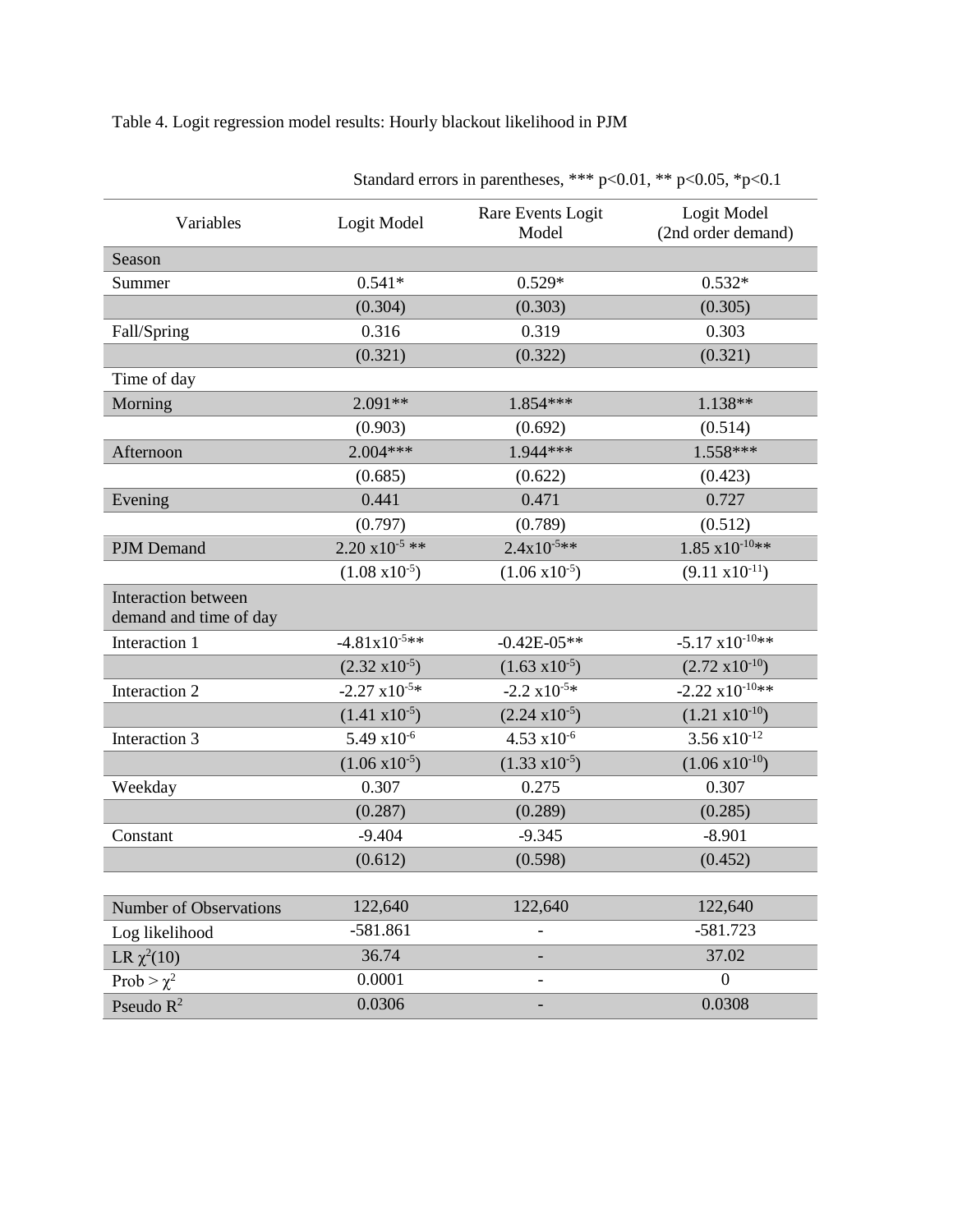|             | dy/dx   | Std. Err. | Z.   | P > z |
|-------------|---------|-----------|------|-------|
|             |         |           |      |       |
| Summer      | 0.00034 | 0.00062   | 1.82 | 0.06  |
| Fall/Spring | 0.00020 | 0.00021   | 0.91 | 0.36  |
| Morning     | 0.00327 | 0.00803   | 2.46 | 0.01  |
| Afternoon   | 0.00252 | 0.00880   | 3.49 | 0.00  |
| Evening     | 0.00030 | 0.00063   | 0.47 | 0.63  |

Table 5. Marginal effects of temporal variables



Figure 1 Marginal effects of temporal variables for different demand levels in PJM

The ANOVA table for the linear regression model for blackout duration (equation 2) is shown in Table 6. The number of customers affected and primary cause are significant predictors of blackout duration. There are no statistically significant seasonal trends and time of day trends associated with blackout duration. The inferential results are relatively unchanged as shown in Table 7. Results suggest that a 1% increase in the number of customers affected is associated with 0.62% increase in duration.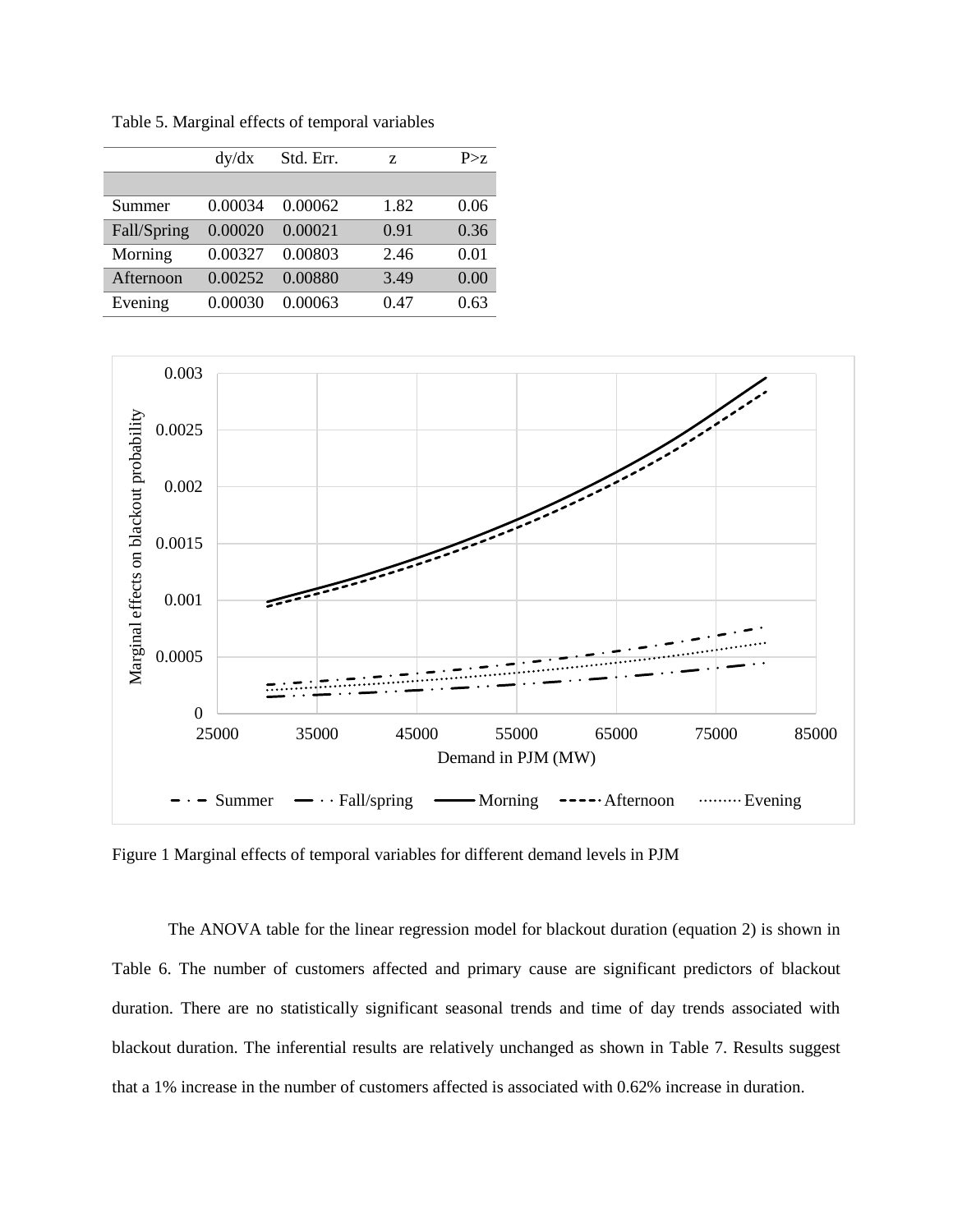| Variable             | Partial SS | df             | <b>MS</b> | F    | Prob > F |
|----------------------|------------|----------------|-----------|------|----------|
| Model                | 77.92      | 10             | 7.792     | 4.25 | 0.0007   |
|                      |            |                |           |      |          |
| MW lost              | 0.226      |                | 0.226     | 0.12 | 0.72     |
| Customers affected   | 8.125      |                | 8.125     | 4.43 | 0.04     |
| Season               | 0.138      | $\overline{2}$ | 0.068     | 0.04 | 0.96     |
| Time of day          | 7.894      | 3              | 2.631     | 1.44 | 0.25     |
| <b>Primary Cause</b> | 15.322     | 3              | 5.107     | 2.79 | 0.05     |
|                      |            |                |           |      |          |
| Residual             | 64.135     | 35             | 1.832     |      |          |

Table 6. Linear regression model results: ANOVA table

Table 7. Linear regression model results: Expected duration of a blackout in PJM

| Variables                    | Linear regression model |                       |  |
|------------------------------|-------------------------|-----------------------|--|
|                              | Coefficient             | <b>Standard Error</b> |  |
| MW lost                      | $-0.034$                | 0.248                 |  |
| <b>Customers affected</b>    | $0.624**$               | 0.262                 |  |
| Season                       |                         |                       |  |
| Summer                       | 0.263                   | 0.611                 |  |
| Winter                       | 0.220                   | 0.669                 |  |
| Time of day                  |                         |                       |  |
| Morning                      | 0.191                   | 0.582                 |  |
| Noon                         | $1.321*$                | 0.721                 |  |
| Evening                      | 0.579                   | 0.539                 |  |
| Primary cause                |                         |                       |  |
| Weather                      | 1.878**                 | 0.741                 |  |
| <b>Other External causes</b> | 0.307                   | 1.021                 |  |
| Equipment error              | 0.581                   | 0.799                 |  |
|                              |                         |                       |  |
| constant                     | $-6.23$                 | 2.664                 |  |
|                              |                         |                       |  |
| Number of observations       | 46                      |                       |  |
| Prob > F                     | 0.0007                  |                       |  |
| R-squared                    | 0.546                   |                       |  |
| <b>Adjusted R-squared</b>    | 0.4162                  |                       |  |
| <b>Root MSE</b>              | 1.357                   |                       |  |

\*\*\* p<0.01, \*\* p<0.05, \*p<0.1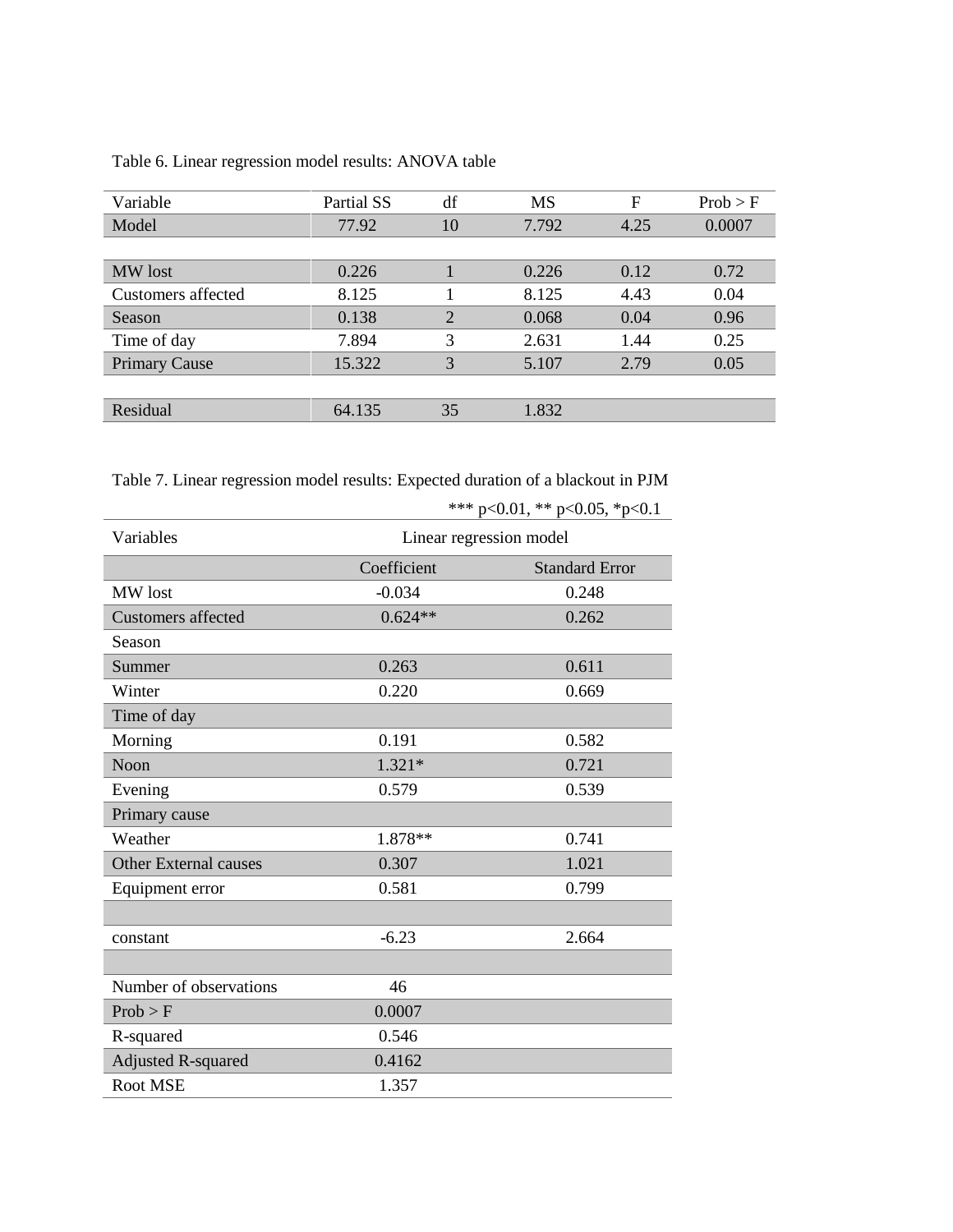Adjusted means are used to explain seasonal and primary cause effects on blackout duration. Table 8 summarizes the adjusted means for primary causes for different seasons and time of day variables. Holding other variables in the model fixed, weather related blackouts exhibit longer duration across all seasons. Power outages resulting from operator error generally exhibit low restoration times. Restoration times are higher for blackouts occurring at night compared to morning and afternoon hours. These values, along with frequency of blackouts for different primary causes across seasons, are used to estimate an annual expected blackout duration.

| <b>Primary Cause</b>         | Season (hours) |        |             | Time of day (hours) |           |         |       |
|------------------------------|----------------|--------|-------------|---------------------|-----------|---------|-------|
|                              | Summer         | Winter | Fall/Spring | Morning             | Afternoon | Evening | Night |
| Weather                      | 2.08           | 1.73   | 2.79        | 1.27                | 2.32      | 2.48    | 3.24  |
| <b>Other External Causes</b> | 1.90           | 1.54   | 2.61        | 1.09                | 2.13      | 2.29    | 3.05  |
| <b>Equipment Failure</b>     | 1.68           | 1.32   | 2.39        | 0.87                | 1.91      | 2.07    | 2.83  |
| <b>Operator Error</b>        | 1.17           | 0.82   | 1.88        | 0.36                | 1.41      | 1.57    | 2.33  |

Table 8. Adjusted means for primary causes at different seasons and time of day

Based on simulated CHP deployment in the Mid-Atlantic region amounting to 1,000 single-user units for commercial buildings (more than 700 MW installed), reductions in grid-provided power are in the hundreds of Megawatts per hour (on average). The magnitude of loads taken off the grid depends on whether CHP units are operated to follow on-site electrical load (FEL mode) or on-site thermal load (FTL mode). Figure 2 shows the reduction in hourly blackout probability (averaged across a year) with incremental CHP adoption. The blackout risk reduction is higher when CHP is operated in FEL mode through larger reductions in zonal demand. Figure 3 shows the hourly blackout probability (averaged across summer months) with incremental CHP adoption. The result suggests that while the likelihood of a blackout in any given hour is small, blackouts are more likely to occur during the summer peaks as during other times of the year. While estimates in Figures 2 and 3 appear small in magnitude, they translate to more substantial numbers when translated into expected economic losses associated with blackouts.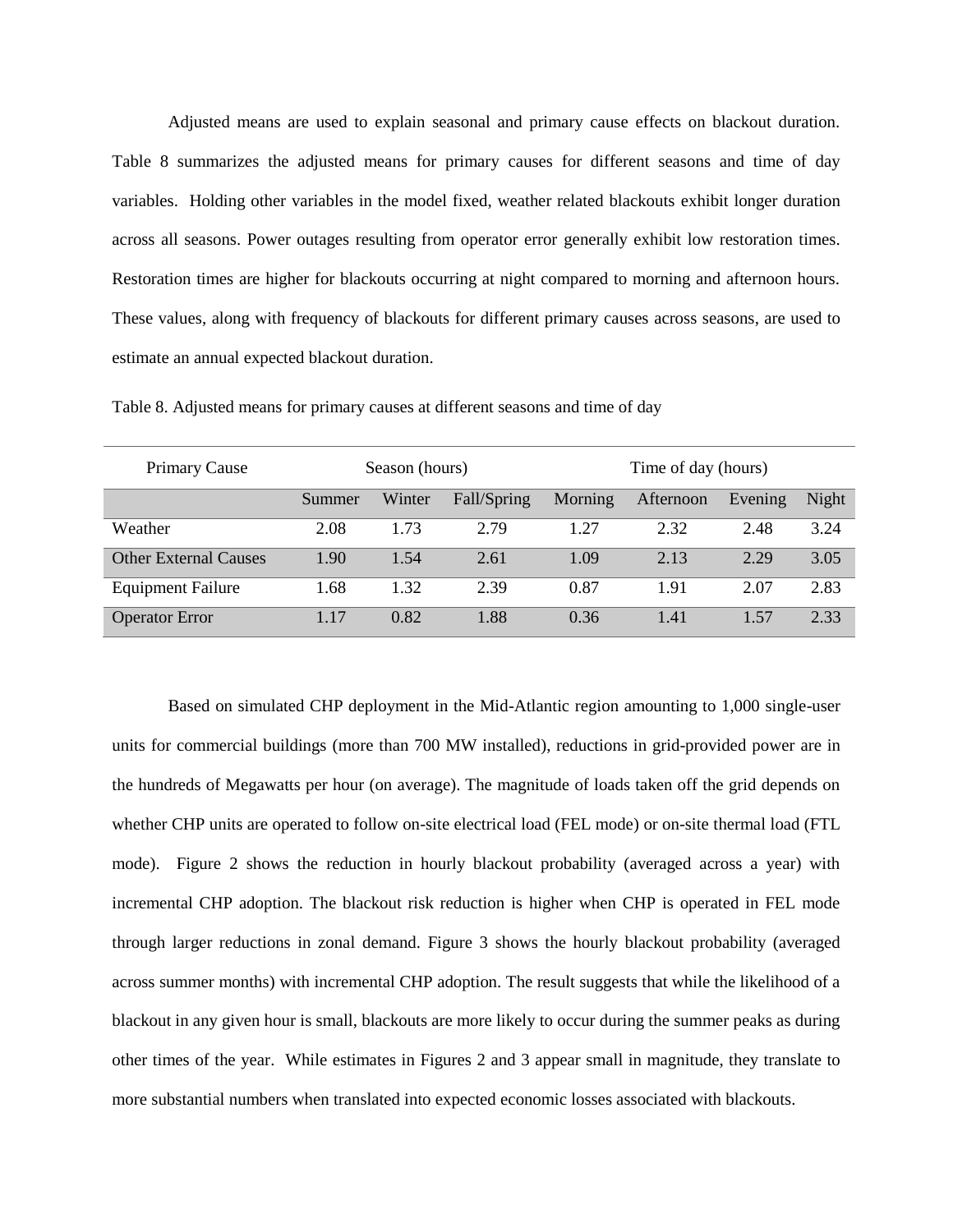

Figure 2. Hourly blackout probability (averaged over a year) with incremental CHP adoption



Figure 3. Hourly blackout probability (averaged over summer months) with incremental CHP deployment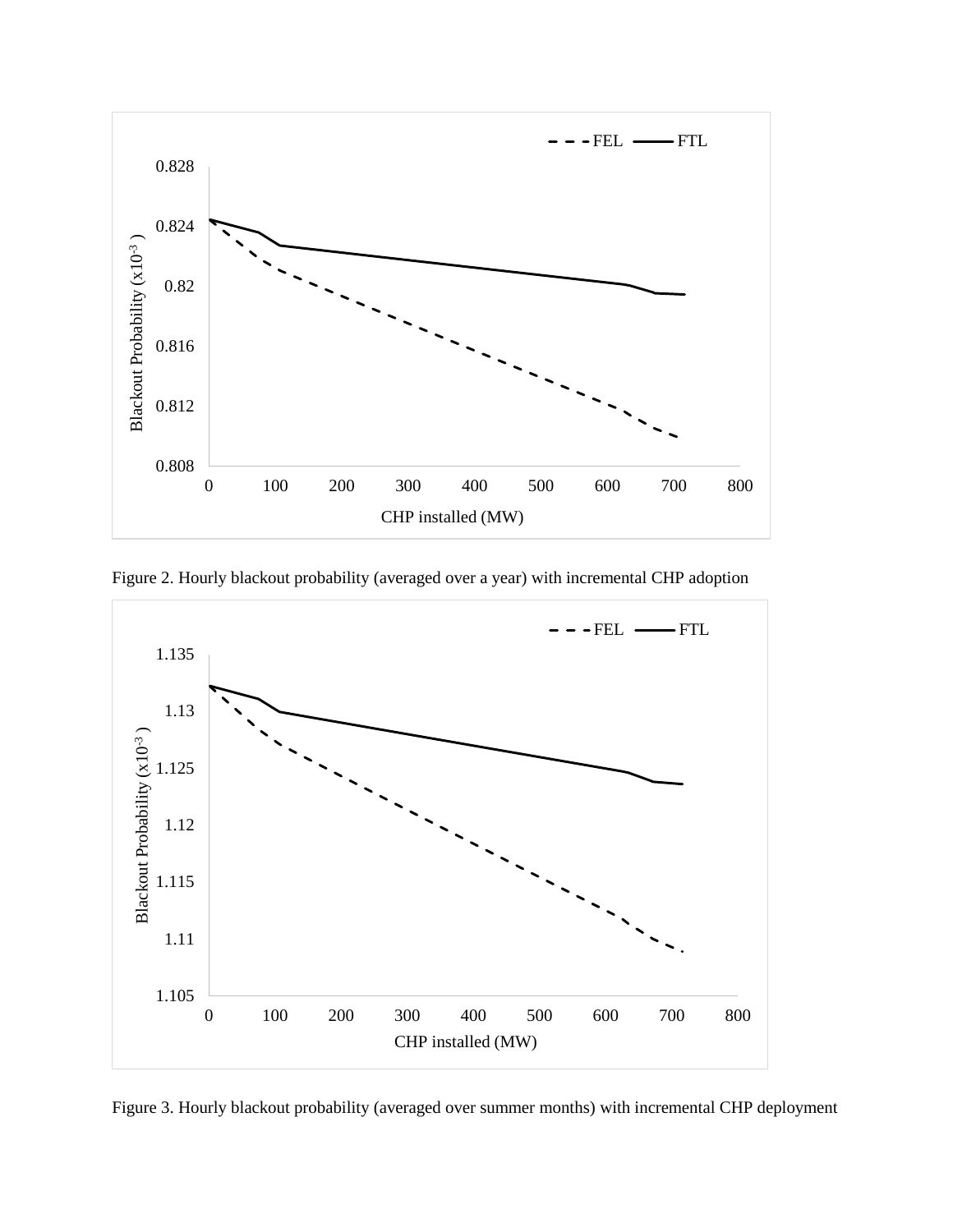We draw upon an approach described by Sullivan et al. (2010) to estimate power outage costs incurred by commercial buildings given the duration of blackout. The approach uses expected outage conditions (duration, time of occurrence etc.) and customer characteristics (building type, annual MWh etc.) as inputs to estimate the level of outage costs for different commercial building types. The results from the linear regression model (the expected duration of blackouts for different seasons and primary causes) and customer characteristics (from BCHP tool outputs for building demand profiles) are used as inputs to model described in Sullivan et al (2010) to estimate annual power outage costs for different commercial building types. Figure 4 shows annual power outage costs for different commercial building types in the Philadelphia region. The power outage costs may reach into the thousands of dollars per event (excluding extreme weather events). The severity of the impact of blackouts is reflected in these power outage costs estimates. Hospitals have the highest power outage costs as the impact of blackouts are severe affecting the welfare of patients.



Figure 4. Annual power outage costs for commercial buildings in Philadelphia, combining the blackout risk logit model and Sullivan et al (2010)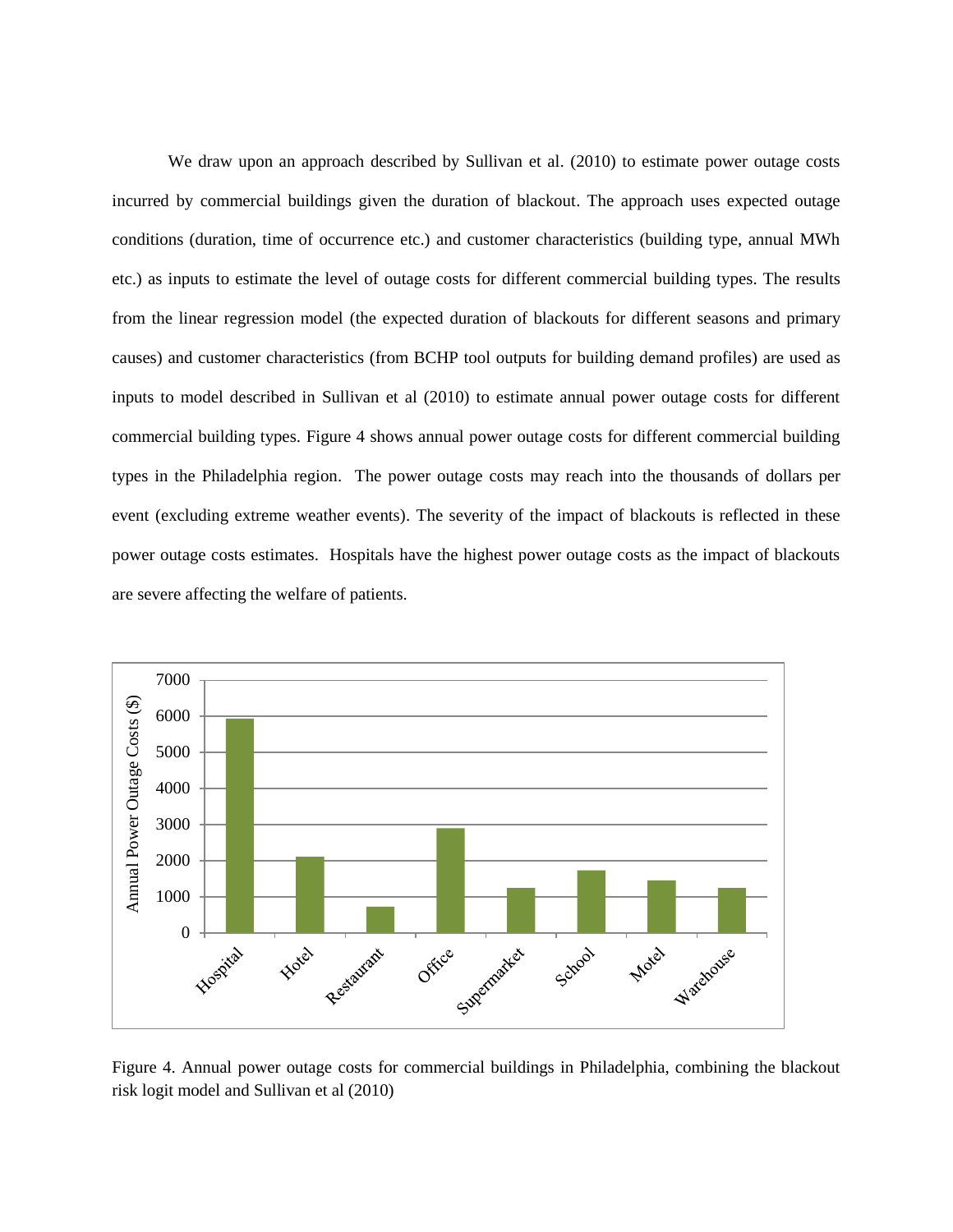The results of our analysis of private benefits accruing to CHP owners are shown in Figure 5. Recall that the private reliability benefits to CHP owners reflect the avoided power outage costs where building sites could use the local electricity generated from CHP and sustain critical operations during a blackout. Figure 5 shows these total private benefits in the 1,000 commercial buildings that we modeled in the PJM region (about 720 MW of CHP). The primary axis (on the left) shows the avoided power outage costs to CHP owners accounting for the additional fuel costs to operate CHP during power outages. The secondary axis (on the right) shows the net energy savings from avoided electricity purchases (net savings would be the difference between the gross savings and the cost of natural gas to fuel the CHP unit, plus other operational / maintenance costs). These estimates accounts for blackout risk reduction and electricity price reduction from incremental CHP adoption (as formulated in Equation 4).



Figure 5. Private reliability and energy-savings benefits from CHP adoption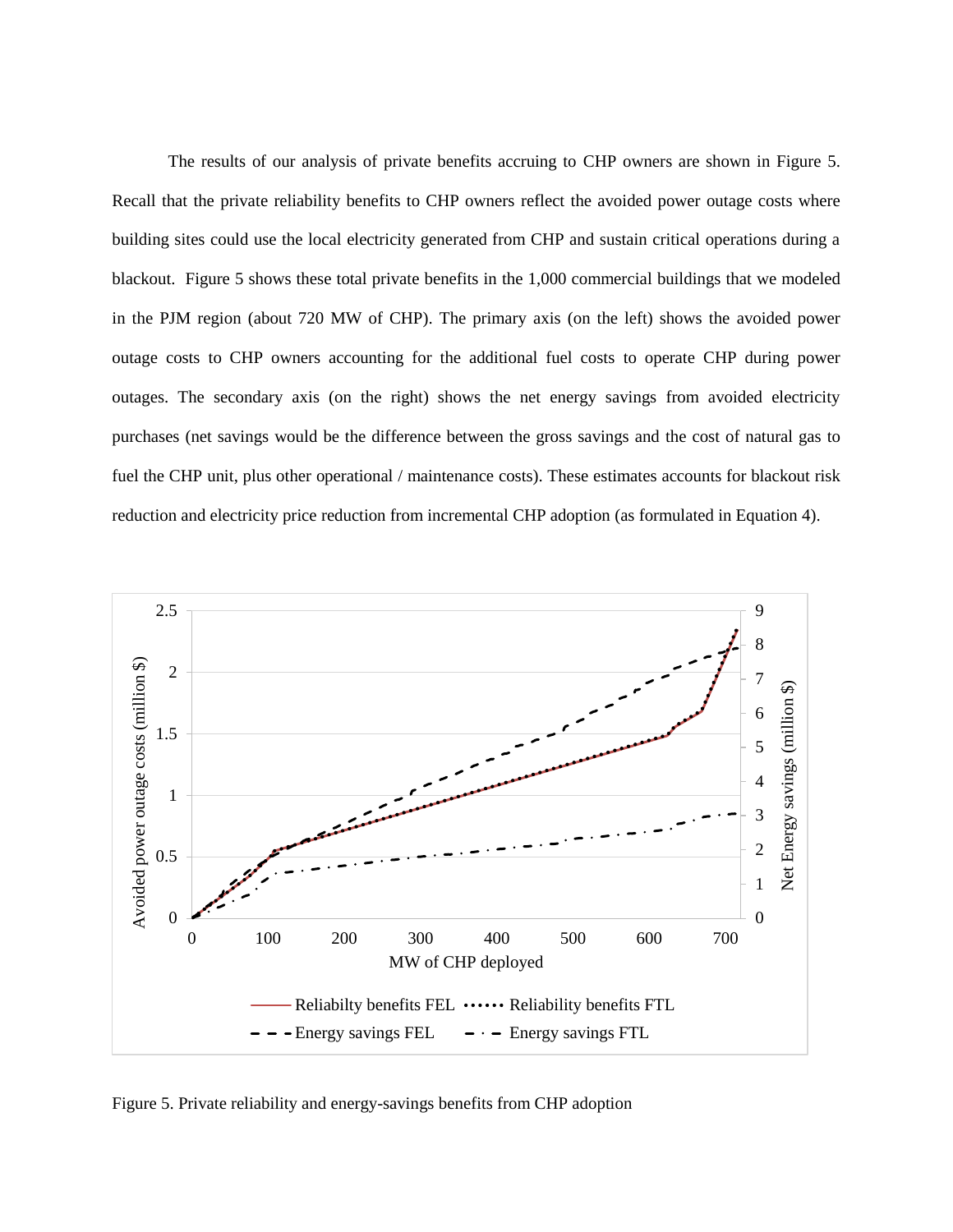The estimates of energy savings outweigh the avoided power outage costs for both CHP operation modes (FEL and FTL). The avoided annual power outage costs are higher in case of CHP-FEL as compared to CHP-FTL with incremental CHP adoption. Though the difference is not large, it arises because the CHP-FEL mode involves larger reductions in demand for grid-provided electricity thus resulting in larger blackout risk reduction. This difference can be seen clearly in Figure 6 which shows the monetized risk reduction to CHP owners from incremental CHP adoption. The reduction in outage costs associated with risk reduction (i.e., a lower likelihood of blackouts, as distinct from the ability for CHP units to continue providing services during blackouts) is up to two orders of magnitude smaller than energy savings during times when no blackouts occur.



Figure 6. Monetized risk reduction to CHP owners from CHP adoption

We now turn to assessing the social benefit of blackout risk reduction via CHP in our PJM case study. Recall that the social reliability value represents the benefit associated with a lower risk of blackouts, accruing to electricity customers not adopting CHP. We utilize our blackout likelihood model (equation 5) and our model of hourly electricity load in the PJM system with and without CHP to estimate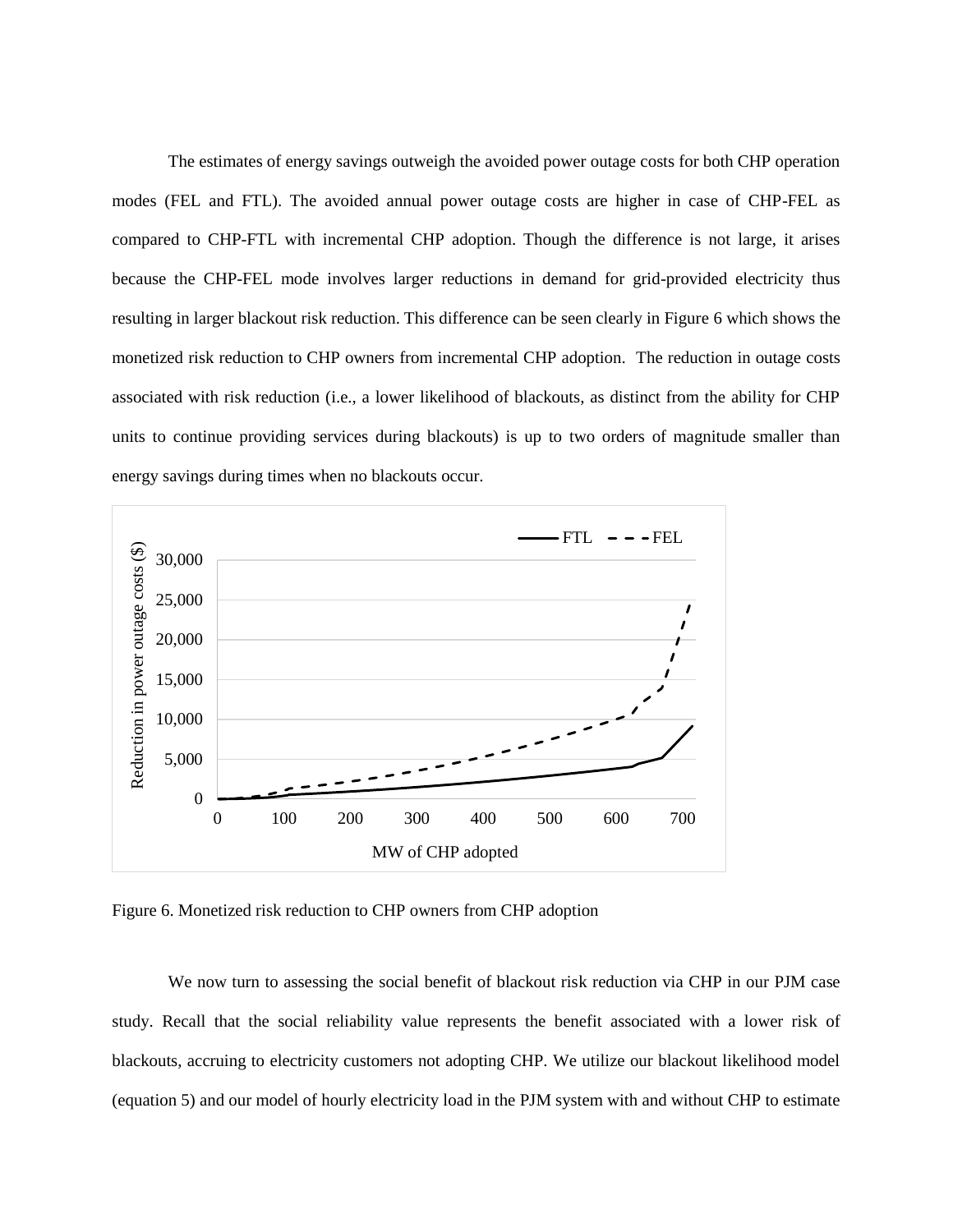this risk reduction. Figure 7 shows the reduction in power outage costs to other grid connected customers in PJM as incremental CHP adoption increases. We note that CHP units operated in FEL mode yield several times higher benefits compared to operating in FTL mode. Since operating in FEL mode maximizes the electrical load taken off the grid, this result is sensible. The social benefits amount up to \$75,000 per MW of CHP deployed when 720 MW of CHP is operated in FEL mode. The social benefits are lower, amounting to roughly \$26,000 per MW when an equal amount of CHP capacity is operated in FTL mode. An increase in 1 MW of CHP capacity in the PJM region, operated in FEL mode, corresponds to an incremental social benefit of roughly \$1,000 per MW of CHP. The incremental social benefit when CHP is operated in FTL mode is more than an order of magnitude lower, at roughly \$30 per MW of CHP.

Moreover, we find that in our PJM case study the monetized risk reduction is higher to the PJM grid as a whole as compared to CHP owners (as shown in Figure 6  $\&$  7). These findings suggest that most of the value associated with increased CHP adoption in our case study accrues to parties other than the owners of the CHP units (and given the size of the PJM system relative to our assumed CHP deployment level, the number of customers without CHP far exceeds the number with CHP). Because of the public good nature of electric reliability, a side payment or subsidy to CHP owners that operate their capacity in a way that maximizes the social blackout risk reduction benefit could be considered appropriate.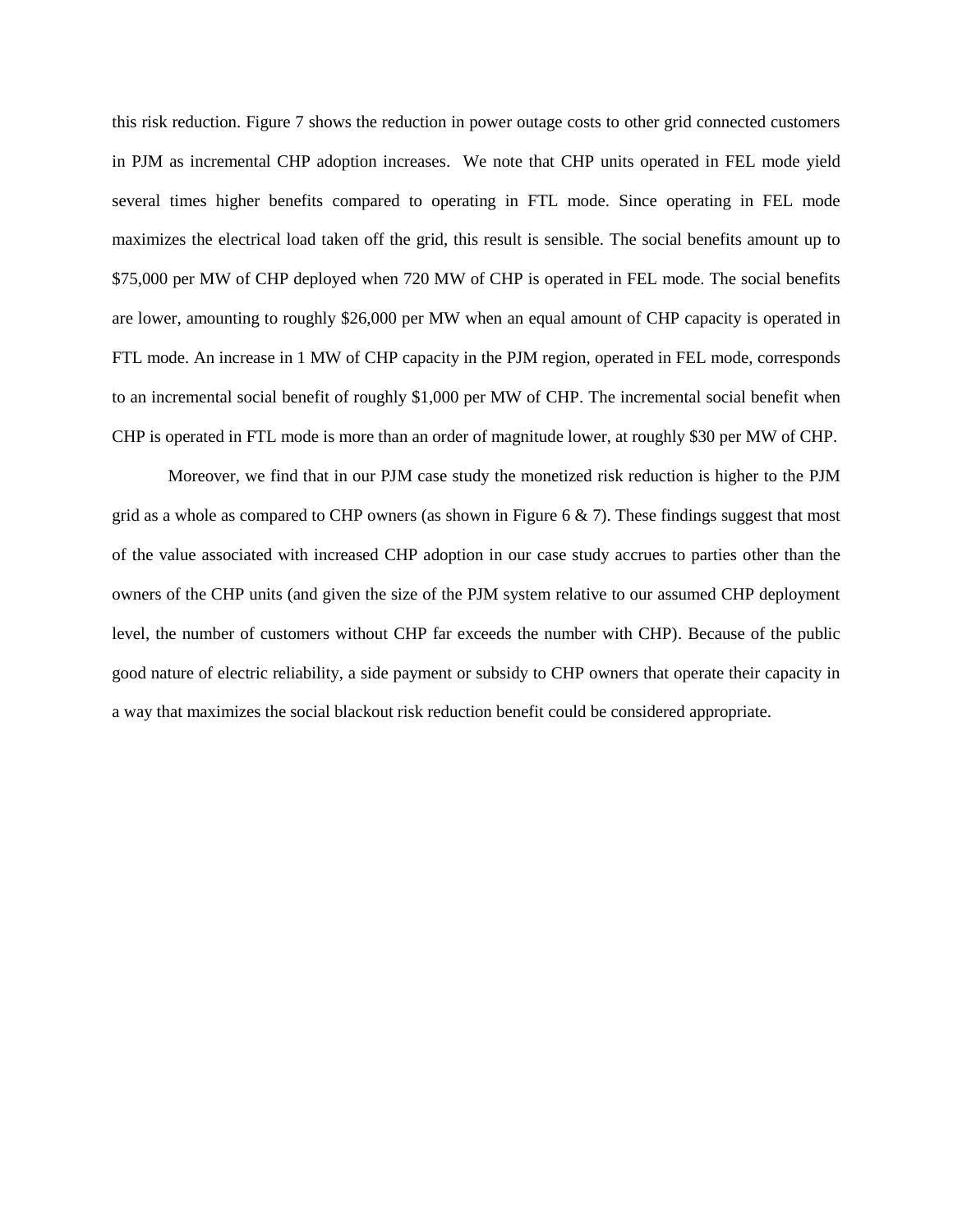

Figure 7. Monetized risk reduction to the grid with incremental CHP adoption

CHP operated in FTL mode has been found to be more economical for the CHP owner, in terms of energy savings, as compared to FEL mode (Govindarajan and Blumsack 2015). Meanwhile, our analysis of blackout risk reduction suggests that CHP units operated in FEL mode can reduce the stress on the grid to a greater extent as compared to operating in FTL mode, with up to four times the social reliability benefits. There is thus some tension between operating CHP units to maximize energy savings or other private benefits to CHP owners and operating those same units to maximize benefits to the grid as a whole. A solution that partially resolves this tension would be for CHP owners to operate units in FTL mode except during hours when the blackout risk was relatively high. Using a combination of FTL and FEL in this way will have a higher operational costs than operating only in FTL mode, but would also yield higher system-wide benefits than solely operating in FTL mode. The system benefits from a hybrid operating strategy would depend on the blackout probability threshold i.e., the blackout risk above which CHP units will be switched from FTL to FEL mode.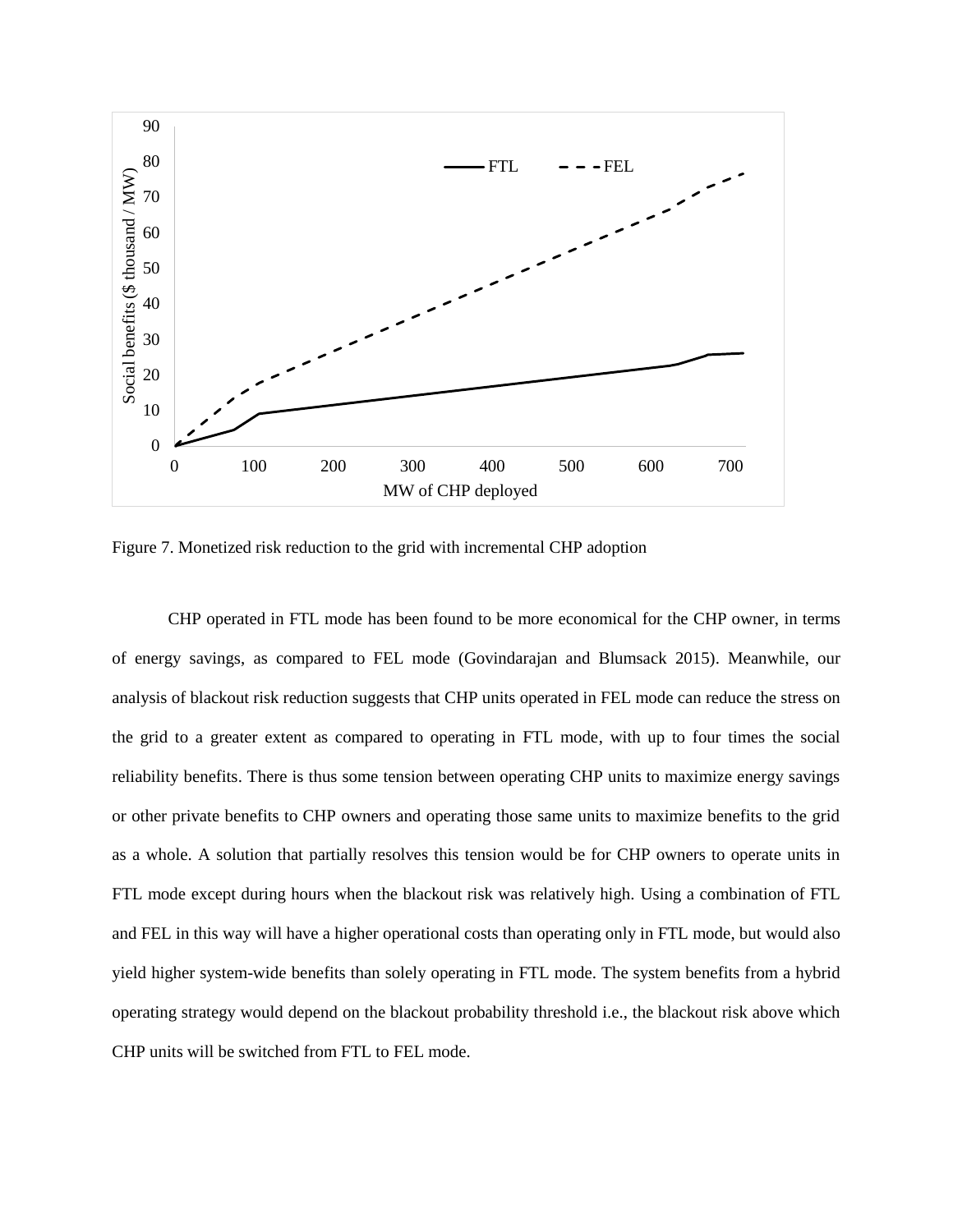To assess the private and social benefits and costs from such a hybrid operational strategy, we use the BCHP tool described earlier to generate hourly energy demand profiles with a combination of FEL and FTL operation modes for commercial buildings. Our simulations assume that the operational mode will switch from FTL to FEL when the blackout probability in PJM reaches a defined threshold (so at the threshold level or higher, all CHP owners will switch from FTL to FEL mode). We assume that this threshold is the same for all CHP units, the blackout probability is identically estimated for all CHP units using our blackout probability model (equation 5), and perform a sensitivity analysis on the blackout probability threshold. We also assume that there is no cost involved in switching from FTL to FEL mode, other than change in fuel and variable O&M costs. Hourly energy demand profiles were simulated for a range of blackout probability thresholds. Figure 8 shows the additional monetized blackout risk reduction (averaged across all types of commercial buildings) by switching to FEL mode during periods of high blackout risk. The x-axis shows various levels of blackout probability threshold, i.e., the maximum blackout probability at which the CHP owners will switch from FTL to FEL mode. The additional costs and benefits decrease as the blackout probability threshold approaches peak blackout probability (~0.0024) observed in PJM during the time horizon of our case study. This is because of the number of hours where CHP units switch from FEL to FTL decreases.

At lower threshold levels (more-frequent switching between FTL and FEL), the additional operational costs to CHP owners from switching to FEL mode outweigh the social benefits. But, at higher thresholds (greater than  $\sim 0.0014$ , meaning less-frequent switching between FEL and FTL) the social benefits offset the additional operational costs. At all threshold levels, the additional operational costs are higher than the private benefits to CHP owners. There is thus no private incentive (in terms of energy savings or the private benefit from blackout risk reduction) to CHP owners in commercial buildings to switch from FTL to FEL to reduce blackout risk. Based on the social blackout risk reduction, switching to FEL during high blackout risk periods can be a viable option and an incentive to bear the additional operational costs to CHP owners would be appropriate.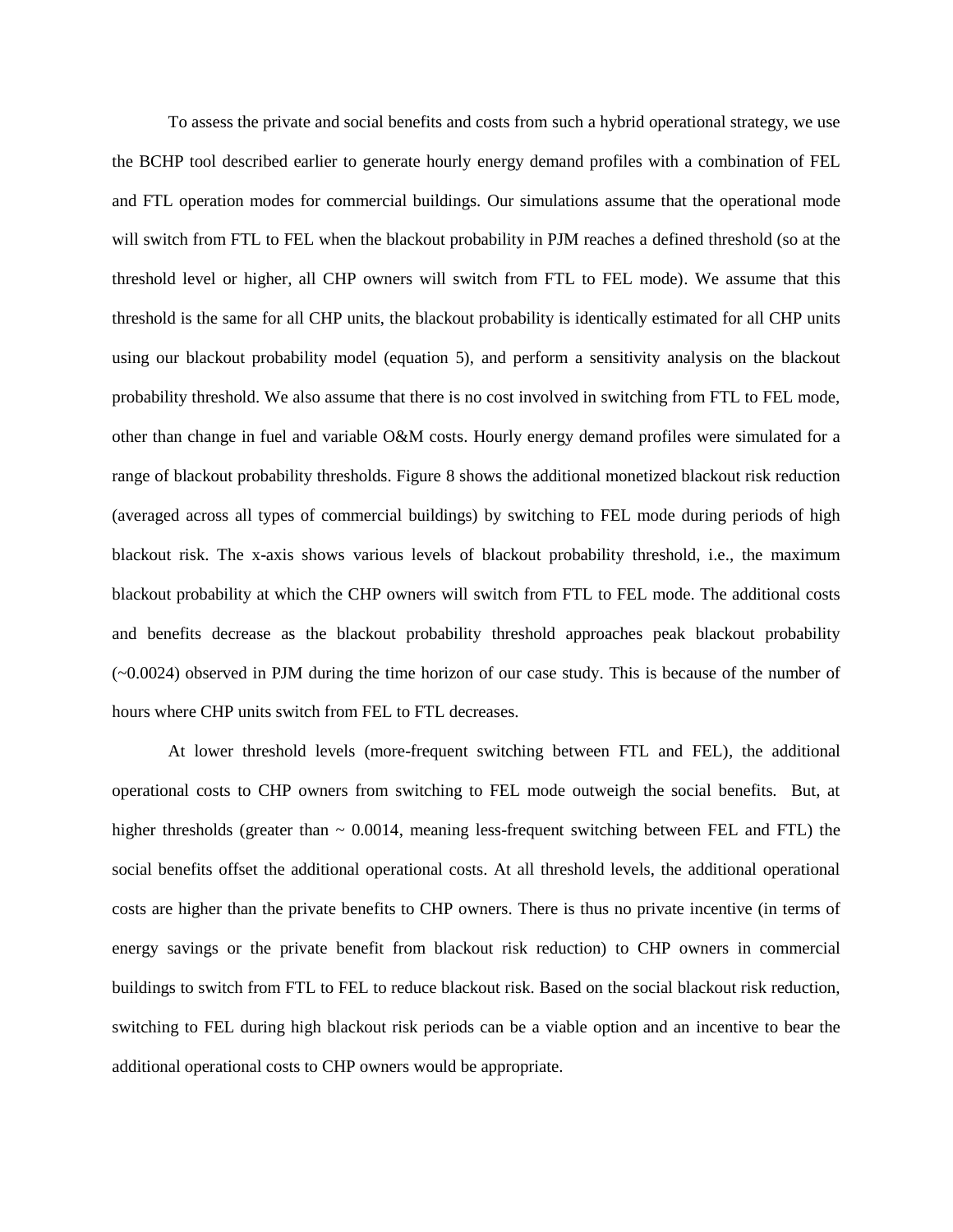The benefits and costs associated with operating building-integrated CHP units to reduce blackout risk vary widely by the commercial building environment in which CHP is installed. To illustrate a range of costs and benefits based on the type of commercial building considered, Figure 9 and 10 show the benefits and costs of switching from FTL to FEL in hospitals (Figure 9) and warehouses (Figure 10). Hospitals yield higher social and private monetized risk reduction as compared to the average value across all buildings, and exhibit a similar blackout probability threshold where the social benefits of switching from FTL to FEL mode outweigh the operational costs as compared to the set of modeled commercial buildings as a whole (Figure 8). The social reliability benefits are much lower in warehouses, and operational costs from switching to FEL are higher than the benefits at all threshold levels. The results suggest that switching the operational mode from FTL to FEL may not be beneficial for all building types.



Figure 8. Monetized blackout risk reduction by switching from FTL to FEL averaged across all commercial buildings. Note that a lower threshold blackout probability implies more-frequent switching from FTL to FEL mode.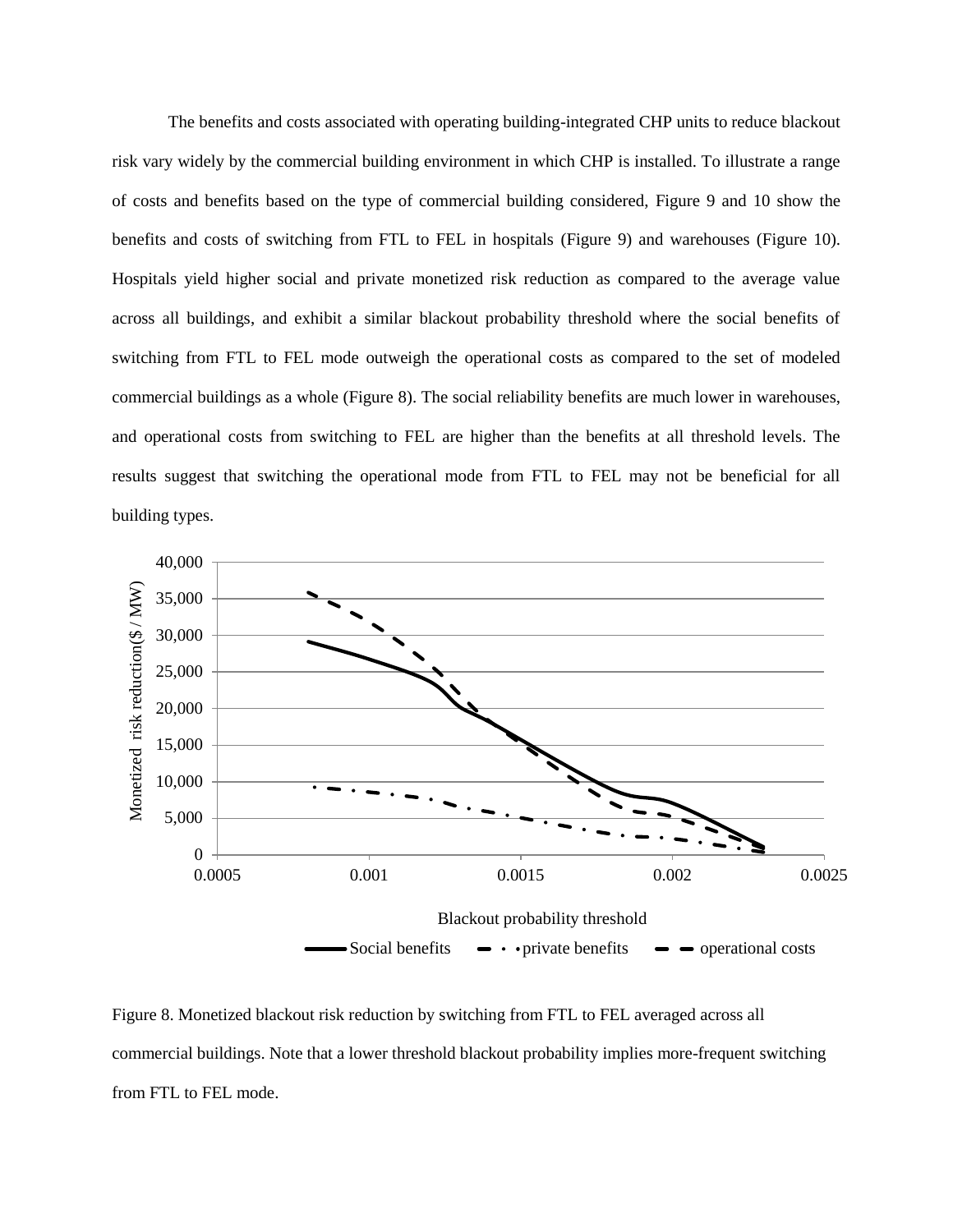

Figure 9. Monetized blackout risk reduction by switching from FTL to FEL in hospitals



Figure 10. Monetized blackout risk reduction by switching from FTL to FEL in warehouses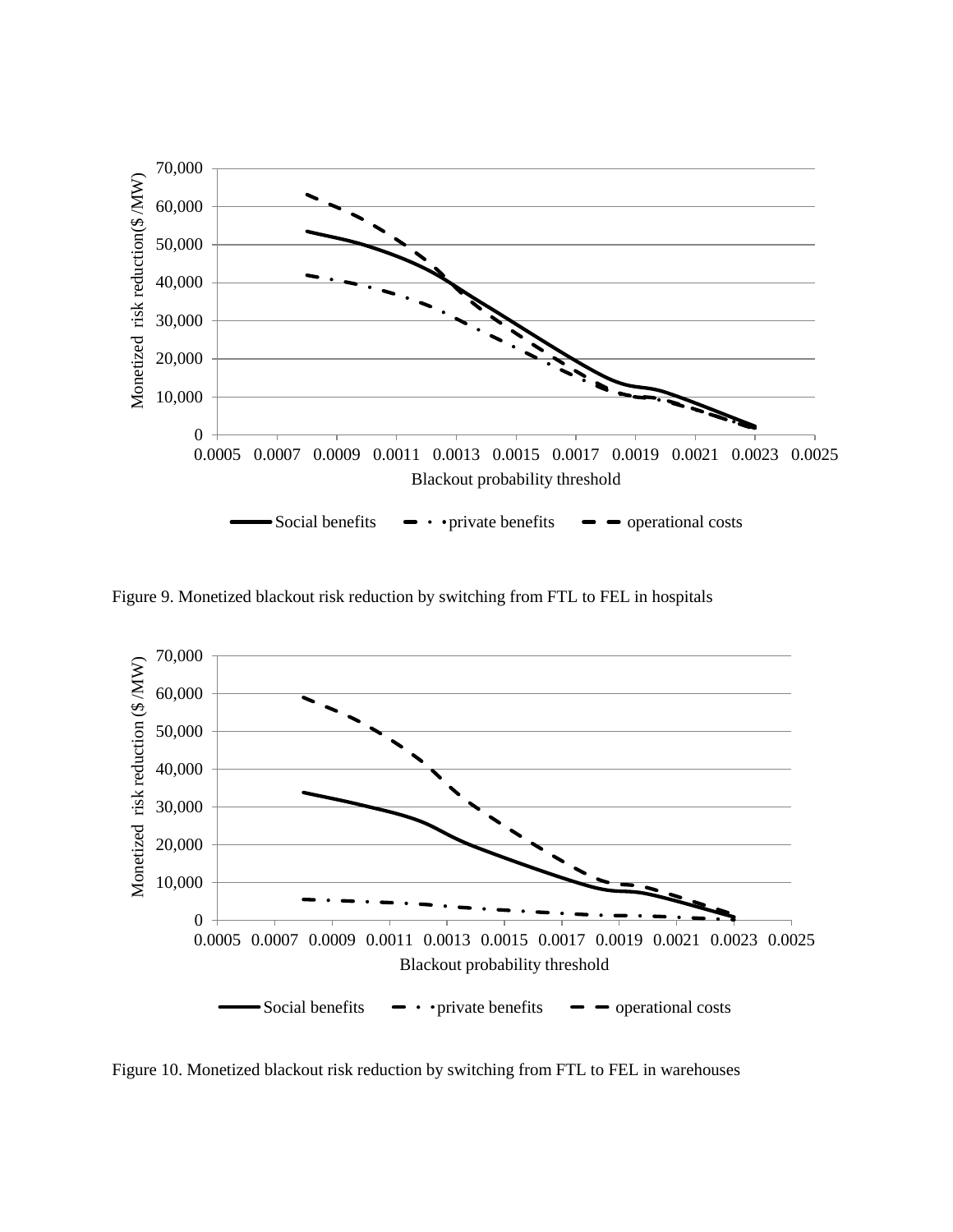### **7. Policy Implications**

Our case study of building-integrated CHP adoption in the PJM region suggests that the social benefits from blackout risk reduction greatly outweigh the private benefits accruing to CHP owners. Moreover, we observe a great deal of variation in blackout risk reduction benefits based on building type. These two results likely generalize to other behind-the-meter generation technologies besides CHP (e.g. building-scale batteries or micro-size gen-sets). Perhaps more specific to CHP adoption relative to other distributed energy generation or storage technologies, we find that for some building types the increased costs associated with switching between FTL and FEL operations outweigh the social benefits of blackout risk reduction.

The results lead us to some policy implications on CHP adoption and its operation schedule. Firstly, the decision by building owners adopt CHP primarily depends on cost effective energy services provided by CHP. The results of this study suggest that energy-savings benefit is generally larger than the private reliability benefit, although we recognize that the perceived value of reliability among CHP owners may be quite high immediately following large blackouts, as illustrated in Hampson, et al. (2012). The positive network externality to other grid connected customers from blackout risk reduction is, however, more substantial. The existing literature has discussed policy measures to support CHP adoption (for example feed-in tariff, pricing  $CO<sub>2</sub>$  emissions and options suggested by Siler-Evans et al, 2012). Our analysis suggests some justification for an additional policy measure to provide CHP owners with payments for the blackout risk reduction, which could happen through expanded participation in demand response programs such as those run by PJM. The capacity prices in PJM the last several years have ranged from \$27,000/MW-year to \$62,000/MW-year, based on capacity prices published by PJM. These payments are comparable with the social value of blackout risk reduction (\$26,000-\$75,000 per MW of CHP) we estimate in this study. Any such subsidy or payment mechanism, however, may need to be subject to a type of net benefits test because of the heterogeneous nature of blackout risk reduction benefits from different building types. Secondly, the results suggest that CHP owners have little private incentive to operate in a way that maximizes blackout risk reduction for the grid as a whole. Electric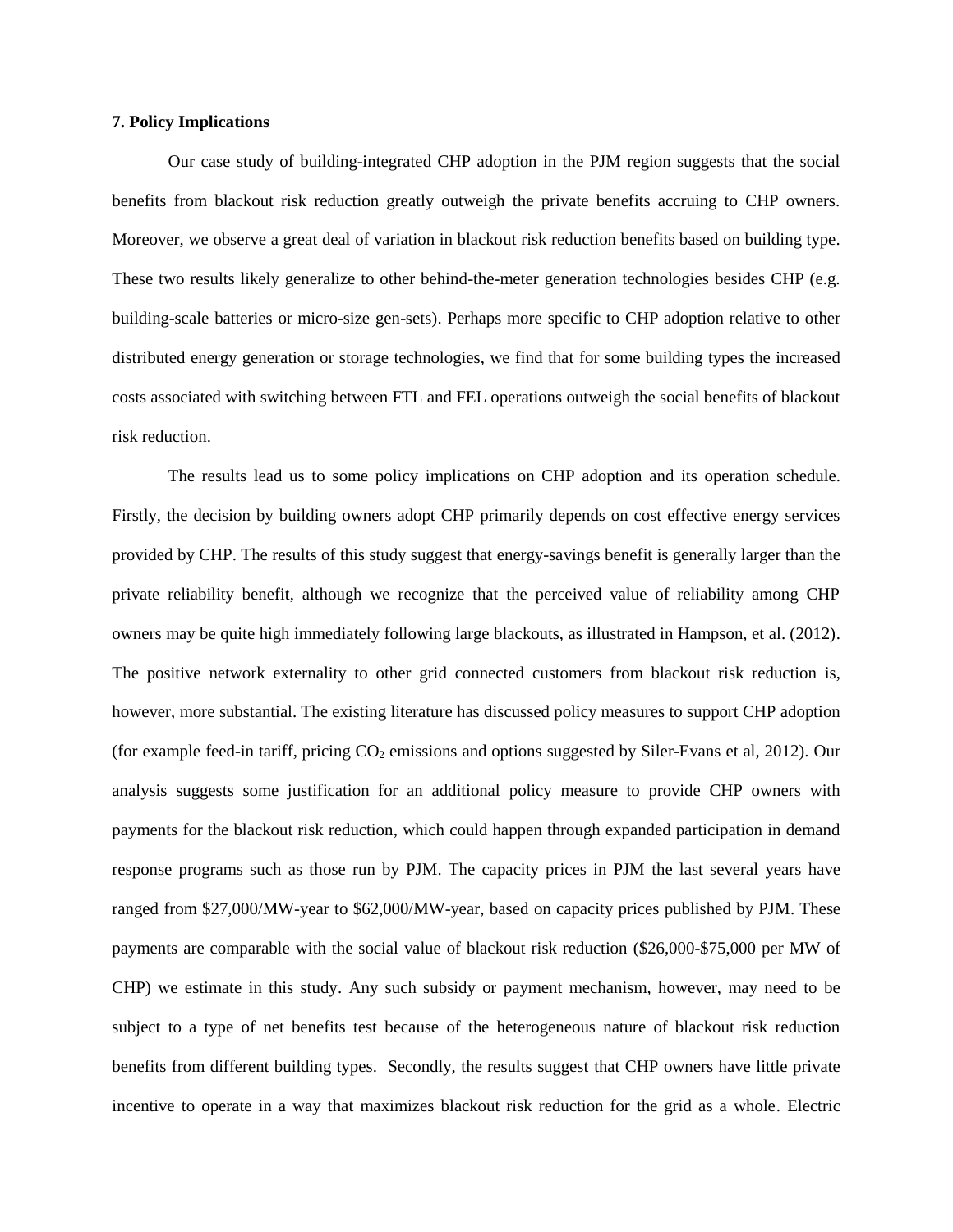utilities or independent system operators such as PJM can collaborate with CHP owners to design an operation schedule which will benefit both the owners in terms of energy cost savings and the grid with blackout risk reduction. Electric utilities can also incentivize CHP adoption to meet state level energy efficiency goals (an example from the PJM region is Pennsylvania's Act 129, which sets annual and peak demand reduction targets for all of the state's utilities (Sahraei-Ardakani et al. 2012)) and some part of this requirement can be achieved by CHP operation during high demand hours which also leads to blackout risk reduction.

### **Conclusion**

With sufficient deployment scale and proper operational protocols (i.e., operating CHP to follow electrical loads during peak demand periods), even modest levels of CHP deployment in regional electric grids can yield substantial reliability-related benefits. Using historical data on blackout frequencies, durations and scope (number of customers affected) from the PJM electricity market, blackout risk is quantified as a function of system-wide electricity demand. Unsurprisingly, risk is highest during the winter and summer peaks, with summer blackout risk being somewhat larger than winter blackout risk.

CHP units operated to ameliorate peak demand can benefit electricity consumers in two ways. First, CHP-enabled customers can continue to receive electricity service even when power-grid interruptions occur, as long as fuel supplies are not interrupted. This "private reliability benefit" would amount to between \$2 and \$2.5 million per year with a deployment level of 1,000 CHP units throughout the Mid-Atlantic region. The average private benefit would thus amount to \$2,000 to \$2,500 per year. The private reliability benefit, however, is smaller than the energy-savings benefit by a factor of 1.5 to 4.

The second mode of reliability benefit from CHP deployment accrues to the grid as a whole through the reduction of stress and thus blackout risk. There is a social value associated where customers who don't deploy CHP will be benefited from reduced risk of a blackout. We estimate that the annual social benefits of blackout risk reduction amount to \$75,000 per MW of CHP when CHP is operated in a way to follow electrical load during peak periods. The estimated annual social benefits are lower -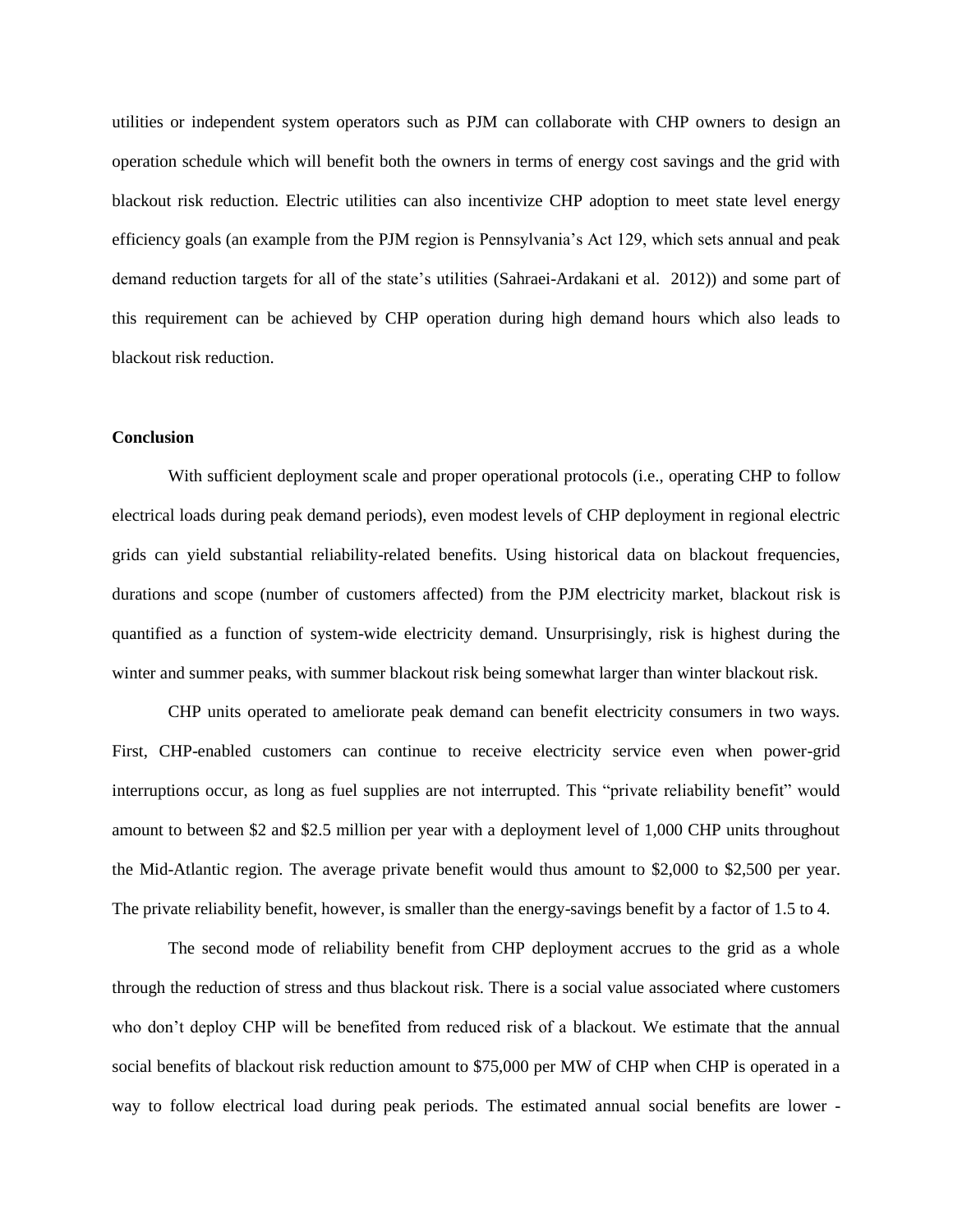\$26,000 per MW of CHP when CHP is operated to follow thermal load. It may be a viable option to switch from FEL to FTL operation mode during periods of high blackout risk in PJM in certain building types (like hospitals).

The results suggest that payments to CHP owners/operators for these reliability benefits would be economically justified, but our analysis does have some drawbacks. First, our blackout risk model is relevant only to blackouts that are not caused extreme events such as hurricanes or ice storms. CHP could provide a social reliability benefit in these circumstances in a type of micro-grid configuration, but our model is not able to capture this type of benefit. Second, the logit model can be used to estimate the impacts of relatively small changes in risk, but not large changes. In the scope of the PJM electricity market, with generating capacity of nearly 200 GW and peak demands of around 180 GW, we believe that simulating the removal of less than 0.5% of that demand is appropriate for the logit model. Removal of larger levels of demand, perhaps 10%, would be less appropriate. Our model thus has some limitations in terms of its ability to estimate blackout risk reduction with very large CHP deployments.

# **References:**

Carlson, Anne, and Bruce Hedman. 2004. "Experiences with Combined Heat and Power during the August 14, 2003 Northeast Blackout." Public report. Oak Ridge National Labaratory, Prepared for Power-Gen 2004 Conference.

https://www1.eere.energy.gov/manufacturing/distributedenergy/pdfs/chp\_blackout\_081403.pdf.

- Collier, Paul, and Anke Hoeffler. 2004. "Greed and Grievance in Civil War." *Oxford Economic Papers* 56 (4): 563–95. doi:10.1093/oep/gpf064.
- Department of Energy. 2016. "Combined Heat and Power Basics." Accessed February 1. http://energy.gov/eere/amo/combined-heat-and-power-basics.
- Dobson, Ian, Benjamin A. Carreras, Vickie E. Lynch, and David E. Newman. 2007. "Complex Systems Analysis of Series of Blackouts: Cascading Failure, Critical Points, and Self-Organization." *Chaos: An Interdisciplinary Journal of Nonlinear Science* 17 (2): 026103. doi:10.1063/1.2737822.
- Govindarajan, Anand, and Seth Blumsack. 2015. "Equilibrium Modeling of Combined Heat and Power Deployment." *Journal of Energy Engineering*, October, 04015045. doi:10.1061/(ASCE)EY.1943-7897.0000306.
- Hampson, Anne, Tom Bourgeois, Gavin Dillingham, and Isaac Panzarella. 2012. "How CHP Stepped Up When the Power Went Out During Hurricane Sandy." *American Council for an Energy-Efficient Economy. December* 6.
- Hines, Paul, Jay Apt, and Sarosh Talukdar. 2009. "Large Blackouts in North America: Historical Trends and Policy Implications." *Energy Policy* 37 (12): 5249–59. doi:10.1016/j.enpol.2009.07.049.

Hines, Paul, Jay Apt, and Sarosh Talukdar. 2014. "Large Blackouts in North America: Historical Trends and Policy Implications." Accessed February 2. http://www.uvm.edu/~phines/publications/2009/blackouts.html.